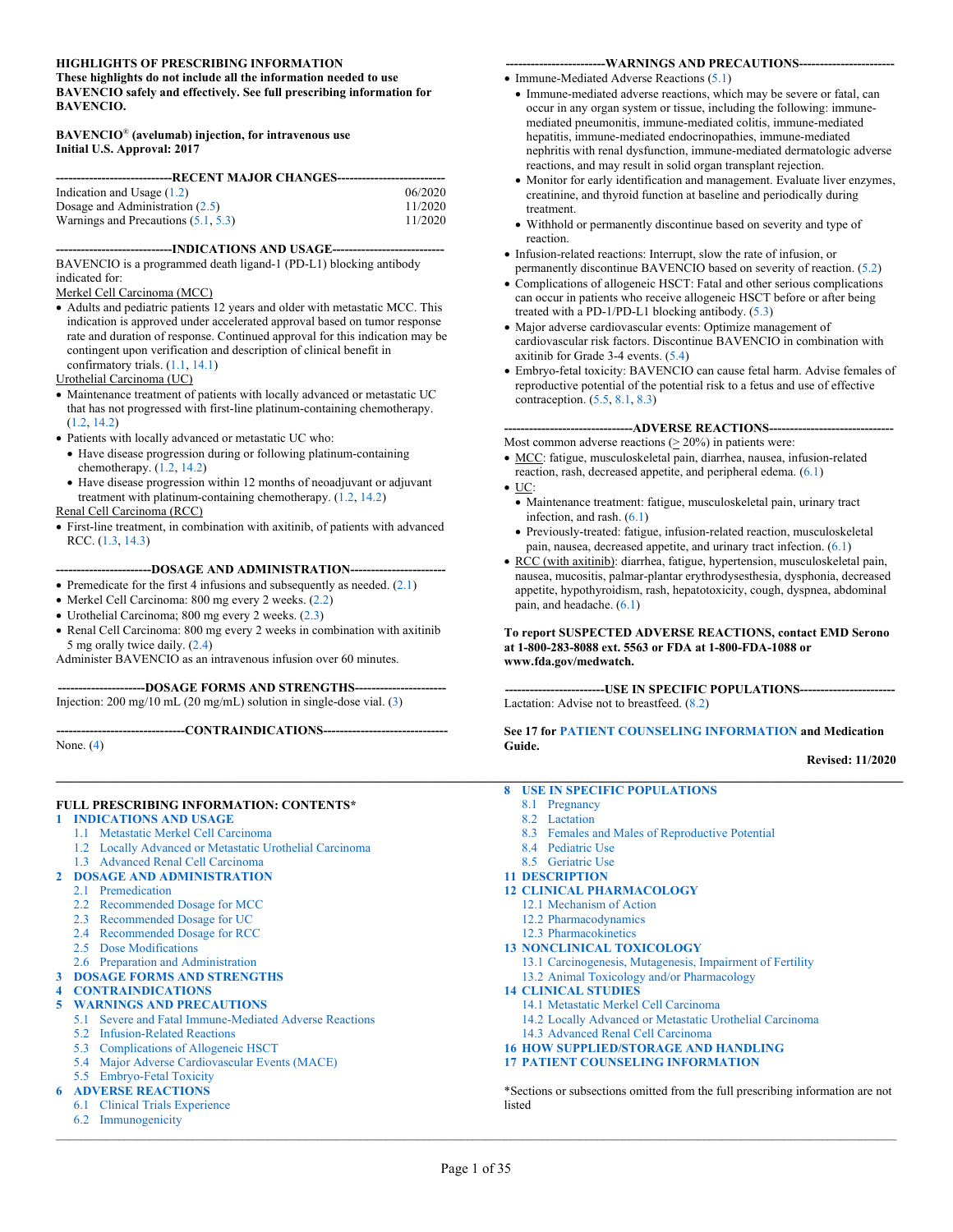## **FULL PRESCRIBING INFORMATION**

## <span id="page-1-6"></span>**1 INDICATIONS AND USAGE**

## <span id="page-1-1"></span>**1.1 Metastatic Merkel Cell Carcinoma**

BAVENCIO (avelumab) is indicated for the treatment of adults and pediatric patients 12 years and older with metastatic Merkel cell carcinoma (MCC). This indication is approved under accelerated approval based on tumor response rate and duration of response. Continued approval for this indication may be contingent upon verification and description of clinical benefit in confirmatory trials *[\[see Clinical Studies](#page-26-0) (14.1)]*.

## <span id="page-1-0"></span>**1.2 Locally Advanced or Metastatic Urothelial Carcinoma**

*First-Line Maintenance Treatment of Urothelial Carcinoma*

BAVENCIO is indicated for the maintenance treatment of patients with locally advanced or metastatic urothelial carcinoma (UC) that has not progressed with first-line platinum-containing chemotherapy *[\[see Clinical Studies \(14.2\)\]](#page-27-0)*.

### *Previously-Treated Urothelial Carcinoma*

BAVENCIO is indicated for the treatment of patients with locally advanced or metastatic urothelial carcinoma (UC) who:

- Have disease progression during or following platinum-containing chemotherapy
- Have disease progression within 12 months of neoadjuvant or adjuvant treatment with platinum-containing chemotherapy *[\[see Clinical Studies \(14.2\)\]](#page-27-0).*

## <span id="page-1-2"></span>**1.3 Advanced Renal Cell Carcinoma**

BAVENCIO in combination with axitinib is indicated for the first-line treatment of patients with advanced renal cell carcinoma (RCC) *[\[see Clinical Studies](#page-30-0) (14.3)]*.

## <span id="page-1-7"></span>**2 DOSAGE AND ADMINISTRATION**

### <span id="page-1-3"></span>**2.1 Premedication**

Premedicate patients with an antihistamine and with acetaminophen prior to the first 4 infusions of BAVENCIO. Premedication should be administered for subsequent BAVENCIO doses based upon clinical judgment and presence/severity of prior infusion reactions *[\[see Dosage and](#page-2-0)  [Administration](#page-2-0) (2.5) and [Warnings and Precautions](#page-10-1) (5.2)].*

### <span id="page-1-4"></span>**2.2 Recommended Dosage for MCC**

The recommended dose of BAVENCIO is 800 mg administered as an intravenous infusion over 60 minutes every 2 weeks until disease progression or unacceptable toxicity.

### <span id="page-1-5"></span>**2.3 Recommended Dosage for UC**

The recommended dose of BAVENCIO is 800 mg administered as an intravenous infusion over 60 minutes every 2 weeks until disease progression or unacceptable toxicity.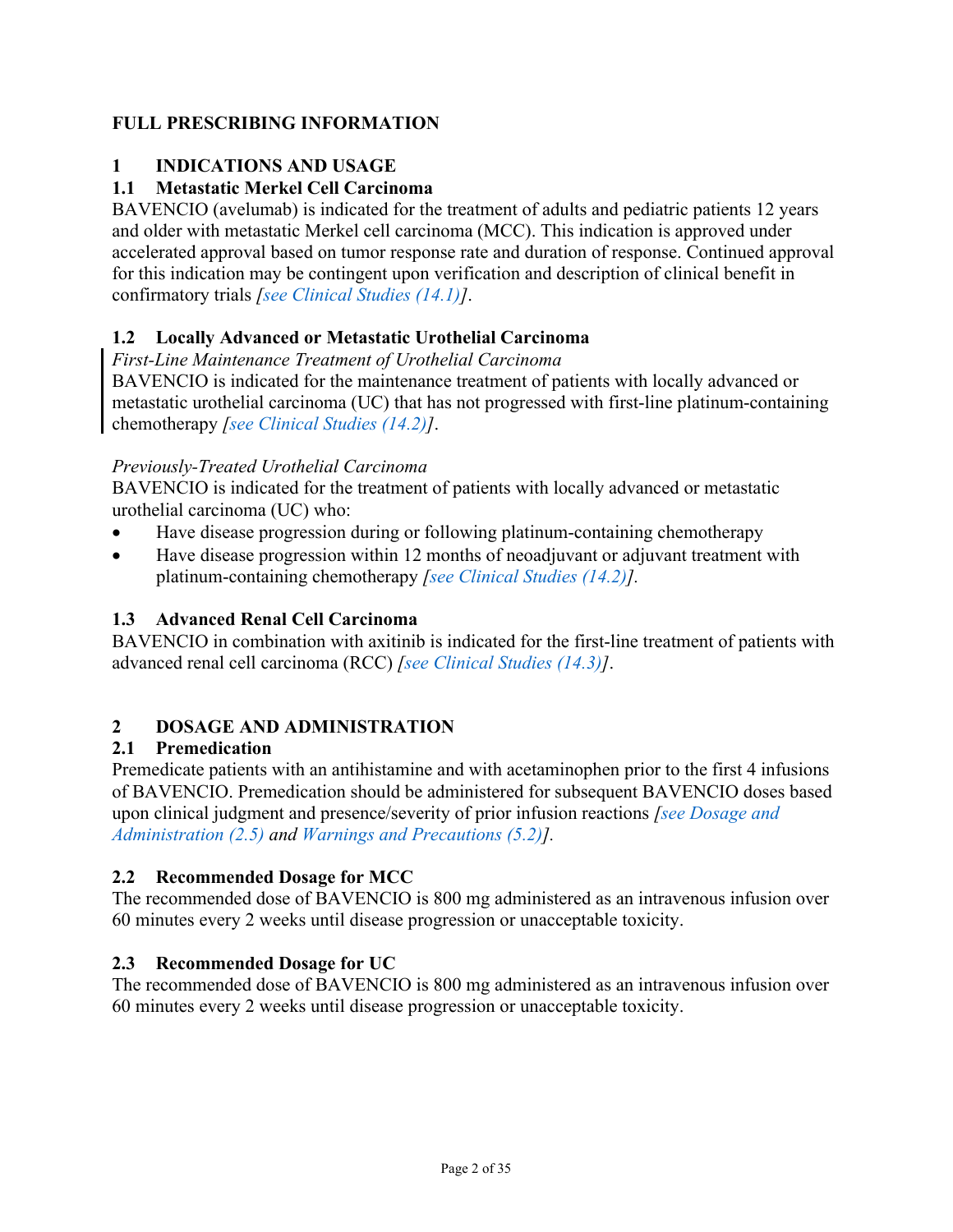## <span id="page-2-1"></span>**2.4 Recommended Dosage for RCC**

The recommended dose of BAVENCIO is 800 mg administered as an intravenous infusion over 60 minutes every 2 weeks in combination with axitinib 5 mg orally taken twice daily (12 hours apart) with or without food until disease progression or unacceptable toxicity.

When axitinib is used in combination with BAVENCIO, dose escalation of axitinib above the initial 5 mg dose may be considered at intervals of two weeks or longer. Review the Full Prescribing Information for axitinib prior to initiation.

### <span id="page-2-0"></span>**2.5 Dose Modifications**

No dose reduction for BAVENCIO is recommended. In general, withhold BAVENCIO for severe (Grade 3) immune-mediated adverse reactions. Permanently discontinue BAVENCIO for life-threatening (Grade 4) immune-mediated adverse reactions, recurrent severe (Grade 3) immune-mediated reactions that require systemic immunosuppressive treatment, or an inability to reduce corticosteroid dose to 10 mg or less of prednisone or equivalent per day within 12 weeks of initiating corticosteroids.

Dosage modifications for BAVENCIO for adverse reactions that require management different from these general guidelines are summarized in [Table](#page-2-2) 1.

| <b>Adverse Reaction</b>                                                       | Severity*                                                    | <b>Dosage Modification</b> |  |  |  |
|-------------------------------------------------------------------------------|--------------------------------------------------------------|----------------------------|--|--|--|
| <b>Immune-Mediated Adverse Reactions</b> [see Warnings and Precautions (5.1)] |                                                              |                            |  |  |  |
| Pneumonitis                                                                   | Grade 2                                                      | Withhold <sup>a</sup>      |  |  |  |
|                                                                               | Grade 3 or 4                                                 | Permanently discontinue    |  |  |  |
| Colitis                                                                       | Grade 2 or 3                                                 | Withhold <sup>a</sup>      |  |  |  |
|                                                                               | Grade 4                                                      | Permanently discontinue    |  |  |  |
| Hepatitis with no tumor<br>involvement of the liver                           | AST or ALT increases to more than 3<br>and up to 8 times ULN | Withhold <sup>a</sup>      |  |  |  |
|                                                                               | <b>or</b>                                                    |                            |  |  |  |
| For liver enzyme                                                              | Total bilirubin increases to more than                       |                            |  |  |  |
| elevations in patients                                                        | 1.5 and up to 3 times ULN                                    |                            |  |  |  |
| treated with combination                                                      | AST or ALT increases to more than                            | Permanently discontinue    |  |  |  |
| therapy, see Table 2                                                          | 8 times ULN                                                  |                            |  |  |  |
|                                                                               | or                                                           |                            |  |  |  |
|                                                                               | Total bilirubin increases to more than                       |                            |  |  |  |
|                                                                               | 3 times ULN                                                  |                            |  |  |  |
| Hepatitis with tumor                                                          | Baseline AST or ALT is more than 1                           | Withhold <sup>a</sup>      |  |  |  |
| involvement of the liver <sup>b</sup>                                         | and up to 3 times ULN and increases                          |                            |  |  |  |
|                                                                               | to more than 5 and up to 10 times                            |                            |  |  |  |
|                                                                               | <b>ULN</b>                                                   |                            |  |  |  |
|                                                                               | or                                                           |                            |  |  |  |
|                                                                               | Baseline AST or ALT is more than 3                           |                            |  |  |  |
|                                                                               | and up to 5 times ULN and increases                          |                            |  |  |  |
|                                                                               | to more than 8 and up to 10 times<br><b>ULN</b>              |                            |  |  |  |

#### <span id="page-2-2"></span>**Table 1: Recommended Monotherapy Dosage Modifications for Adverse Reactions**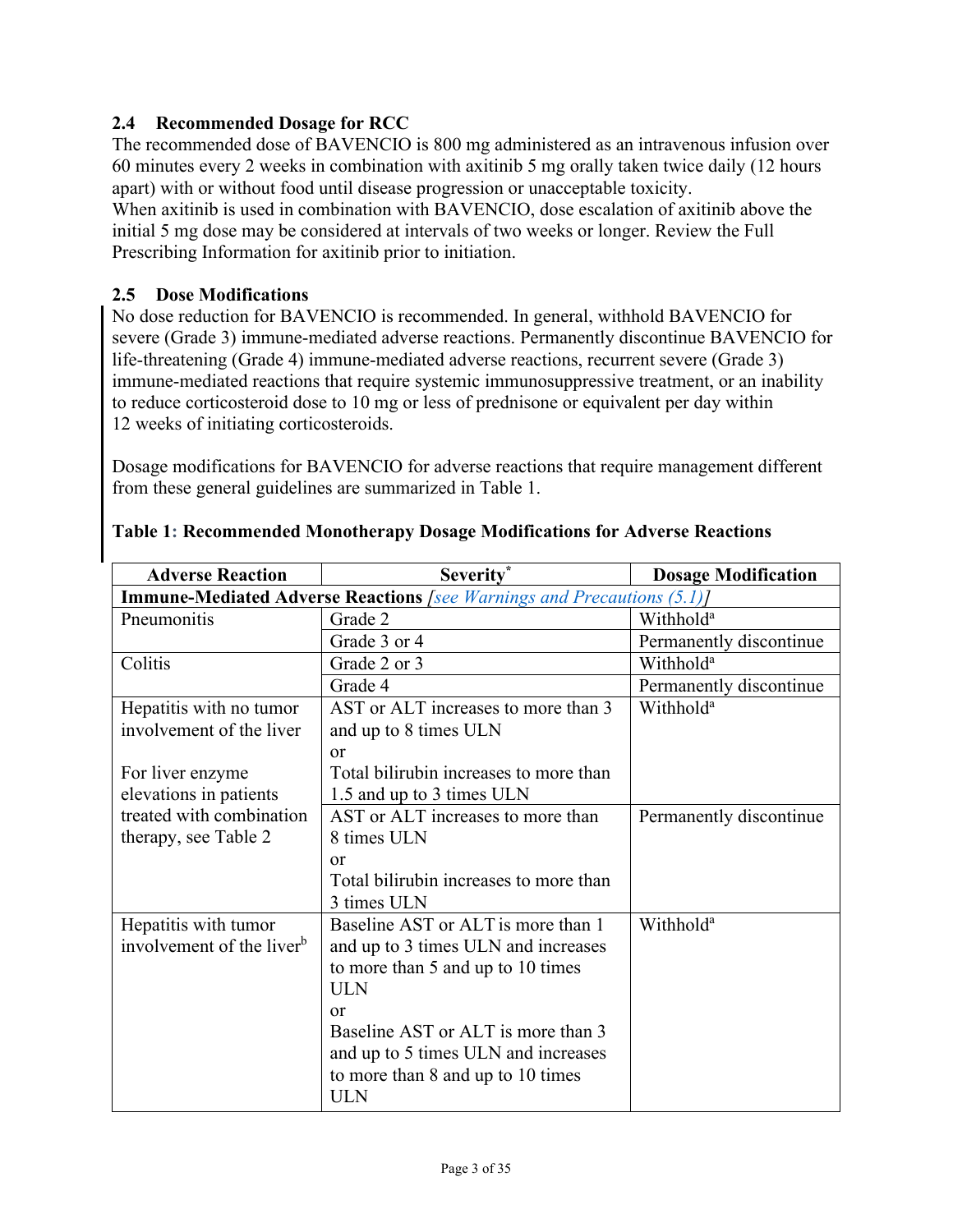| <b>Adverse Reaction</b>        | Severity*                              | <b>Dosage Modification</b> |
|--------------------------------|----------------------------------------|----------------------------|
|                                | AST or ALT increases to more than      | Permanently discontinue    |
|                                | 10 times ULN                           |                            |
|                                | or                                     |                            |
|                                | Total bilirubin increases to more than |                            |
|                                | 3 times ULN                            |                            |
| Endocrinopathies               | Grade 3 or 4                           | Withhold until clinically  |
|                                |                                        | stable or permanently      |
|                                |                                        | discontinue depending on   |
|                                |                                        | severity                   |
| Nephritis with Renal           | Grade 2 or 3 increased blood           | Withhold <sup>a</sup>      |
| Dysfunction                    | creatinine                             |                            |
|                                | Grade 4 increased blood creatinine     | Permanently discontinue    |
| Exfoliative Dermatologic       | Suspected SJS, TEN, or DRESS           | Withhold <sup>a</sup>      |
| Conditions                     | Confirmed SJS, TEN, or DRESS           | Permanently discontinue    |
| Myocarditis                    | Grade 2, 3 or 4                        | Permanently discontinue    |
| Neurological Toxicities        | Grade 2                                | Withhold <sup>a</sup>      |
|                                | Grade 3 or 4                           | Permanently discontinue    |
| <b>Other Adverse Reactions</b> |                                        |                            |
| Infusion-related reactions     | Grade 1 or 2                           | Interrupt or slow the rate |
| see Warnings and               |                                        | of infusion                |
| Precautions (5.2)              | Grade 3 or 4                           | Permanently discontinue    |

ALT = alanine aminotransferase, AST = aspartate aminotransferase, ULN = upper limit normal, SJS = Stevens-Johnson syndrome, TEN = toxic epidermal necrosis, DRESS = drug rash with eosinophilia and systemic symptoms \* Based on Common Terminology Criteria for Adverse Events (CTCAE), version 4.03

<sup>a</sup> Resume in patients with complete or partial resolution (Grade 0 to 1) after corticosteroid taper. Permanently discontinue if no complete or partial resolution within 12 weeks of last dose or inability to reduce prednisone to 10 mg per day or less (or equivalent) within 12 weeks of initiating corticosteroids.

<sup>b</sup> If AST and ALT are less than or equal to ULN at baseline, withhold or permanently discontinue BAVENCIO based on recommendations for hepatitis where there is no tumor involvement of the liver.

[Table](#page-4-1) 2 presents dosage modifications that are different from those described above in [Table](#page-2-2) 1 for BAVENCIO used as monotherapy or in the Full Prescribing Information for the drug administered in combination.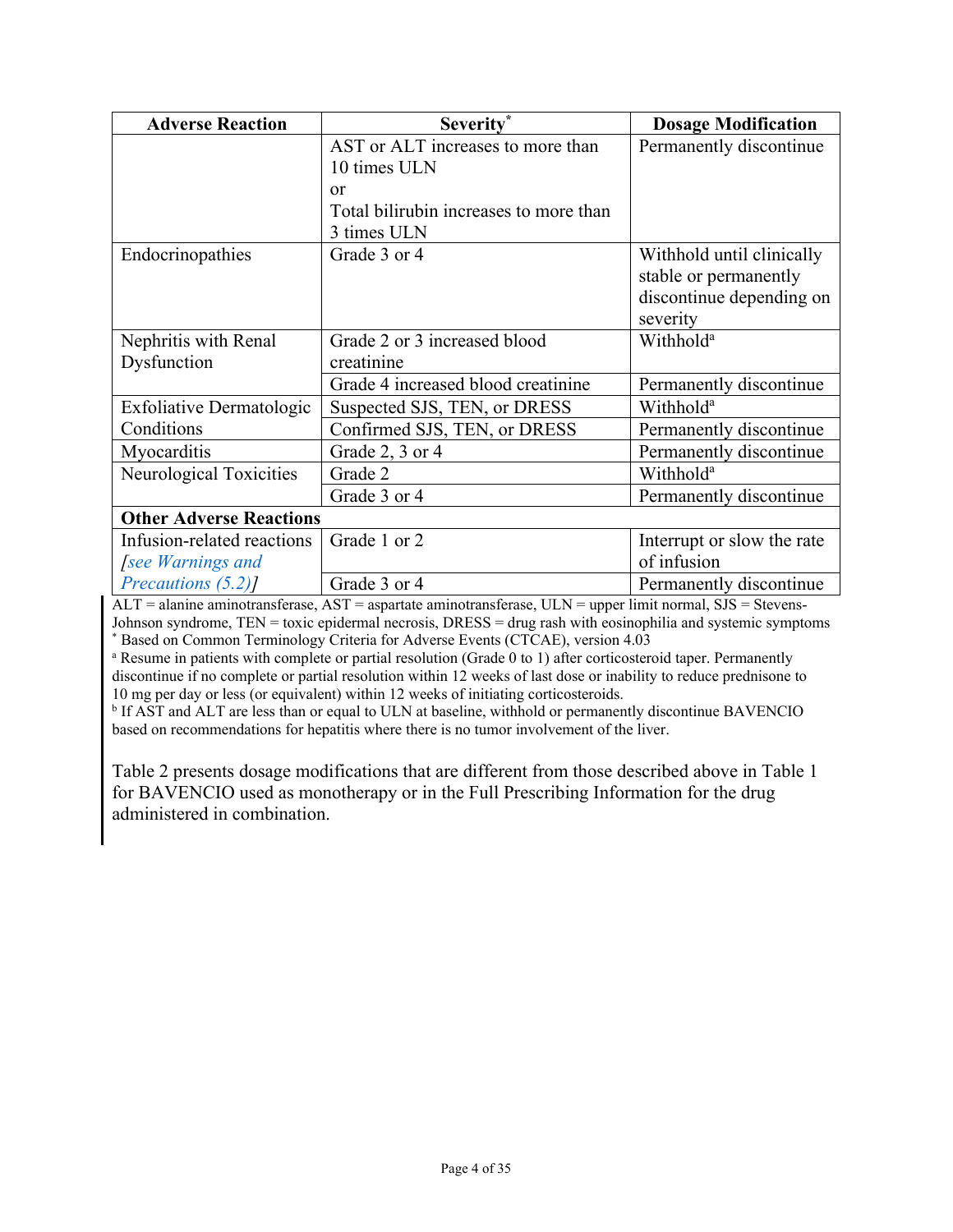<span id="page-4-1"></span>**Table 2: Recommended Specific Dosage Modifications for Adverse Reactions for Combination Therapy** *[\[see Warnings and Precautions \(5.1\)](#page-5-0)]*

| <b>Treatment</b> | <b>Adverse Reaction</b> | Severity*                  | <b>Dosage Modification</b>         |
|------------------|-------------------------|----------------------------|------------------------------------|
| <b>BAVENCIO</b>  | Liver enzyme            | ALT or AST at least        | Withhold both                      |
| in combination   | elevations              | 3 times ULN but less       | <b>BAVENCIO</b> and axitinib       |
| with axitinib    |                         | than 10 times ULN          | until adverse reactions            |
|                  |                         | without concurrent total   | recover to Grades 0-1 <sup>a</sup> |
|                  |                         | bilirubin at least 2 times |                                    |
|                  |                         | ULN                        | Consider rechallenge with          |
|                  |                         |                            | BAVENCIO or axitinib or            |
|                  |                         |                            | sequential rechallenge with        |
|                  |                         |                            | both BAVENCIO and                  |
|                  |                         |                            | axitinib after recovery            |
|                  |                         | ALT or AST at least        | Permanently discontinue            |
|                  |                         | 10 times ULN or more       | both BAVENCIO and                  |
|                  |                         | than 3 times ULN with      | axitinib <sup>a</sup>              |
|                  |                         | concurrent total           |                                    |
|                  |                         | bilirubin at least 2 times |                                    |
|                  |                         | ULN                        |                                    |

\* Based on Common Terminology Criteria for Adverse Events (CTCAE), version 4.03

\*\* Dose reduction according to the axitinib Full Prescribing Information should be considered if rechallenging with axitinib.

<sup>a</sup> Consider corticosteroid therapy

### <span id="page-4-0"></span>**2.6 Preparation and Administration**

Preparation

- Visually inspect vial for particulate matter and discoloration. BAVENCIO is a clear, colorless to slightly yellow solution. Discard vial if the solution is cloudy, discolored, or contains particulate matter.
- Withdraw the required volume of BAVENCIO from the vial(s) and inject it into a 250 mL infusion bag containing either 0.9% Sodium Chloride Injection or 0.45% Sodium Chloride Injection.
- Gently invert the bag to mix the diluted solution and avoid foaming or excessive shearing.
- Inspect the solution to ensure it is clear, colorless, and free of visible particles.
- Discard any partially used or empty vials.

# Storage of diluted BAVENCIO solution

Protect from light.

#### Store diluted BAVENCIO solution:

- At room temperature up to  $77^{\circ}F(25^{\circ}C)$  for no more than 4 hours from the time of dilution. Or
- Under refrigeration at 36°F to 46°F (2°C to 8°C) for no more than 24 hours from the time of dilution. If refrigerated, allow the diluted solution to come to room temperature prior to administration.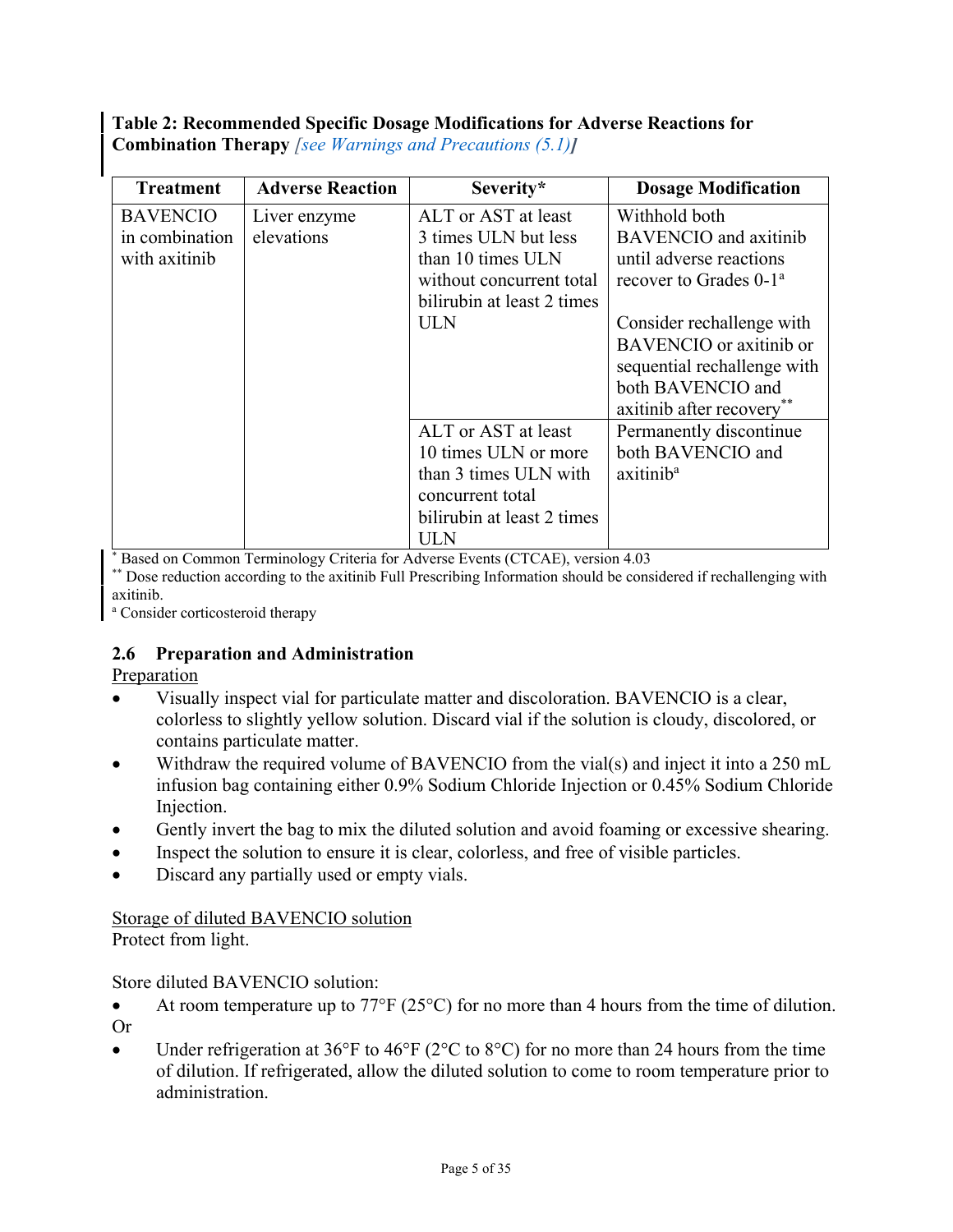Do not freeze or shake diluted solution.

## Administration

- Administer the diluted solution over 60 minutes through an intravenous line containing a sterile, non-pyrogenic, low protein binding in-line filter (pore size of 0.2 micron).
- Do not co-administer other drugs through the same intravenous line.

## <span id="page-5-1"></span>**3 DOSAGE FORMS AND STRENGTHS**

Injection: 200 mg/10 mL (20 mg/mL), clear, colorless to slightly yellow solution in a single-dose vial.

## <span id="page-5-2"></span>**4 CONTRAINDICATIONS**

None.

## <span id="page-5-3"></span>**5 WARNINGS AND PRECAUTIONS**

## <span id="page-5-0"></span>**5.1 Severe and Fatal Immune-Mediated Adverse Reactions**

BAVENCIO is a monoclonal antibody that belongs to a class of drugs that bind to either the programmed death-receptor 1 (PD-1) or the PD-ligand 1 (PD-L1), blocking the PD-1/PD-L1 pathway, thereby removing inhibition of the immune response, potentially breaking peripheral tolerance and inducing immune-mediated adverse reactions. Important immune-mediated adverse reactions listed under Warnings and Precautions may not include all possible severe and fatal immune-mediated reactions.

Immune-mediated adverse reactions, which may be severe or fatal, can occur in any organ system or tissue. Immune-mediated adverse reactions can occur at any time after starting treatment with a PD-1/PD-L1 blocking antibody. While immune-mediated adverse reactions usually manifest during treatment with PD-1/PD-L1 blocking antibodies, immune-mediated adverse reactions can also manifest after discontinuation of PD-1/PD-L1 blocking antibodies.

Early identification and management of immune-mediated adverse reactions are essential to ensure safe use of PD-1/PD-L1 blocking antibodies. Monitor patients closely for symptoms and signs that may be clinical manifestations of underlying immune-mediated adverse reactions. Evaluate liver enzymes, creatinine, and thyroid function at baseline and periodically during treatment. In cases of suspected immune-mediated adverse reactions, initiate appropriate workup to exclude alternative etiologies, including infection. Institute medical management promptly, including specialty consultation as appropriate.

Withhold or permanently discontinue BAVENCIO depending on severity *[\[see Dosage and](#page-2-0)  [Administration \(2.5\)](#page-2-0)].* In general, if BAVENCIO requires interruption or discontinuation, administer systemic corticosteroid therapy (1 to 2 mg/kg/day prednisone or equivalent) until improvement to Grade 1 or less. Upon improvement to Grade 1 or less, initiate corticosteroid taper and continue to taper over at least 1 month. Consider administration of other systemic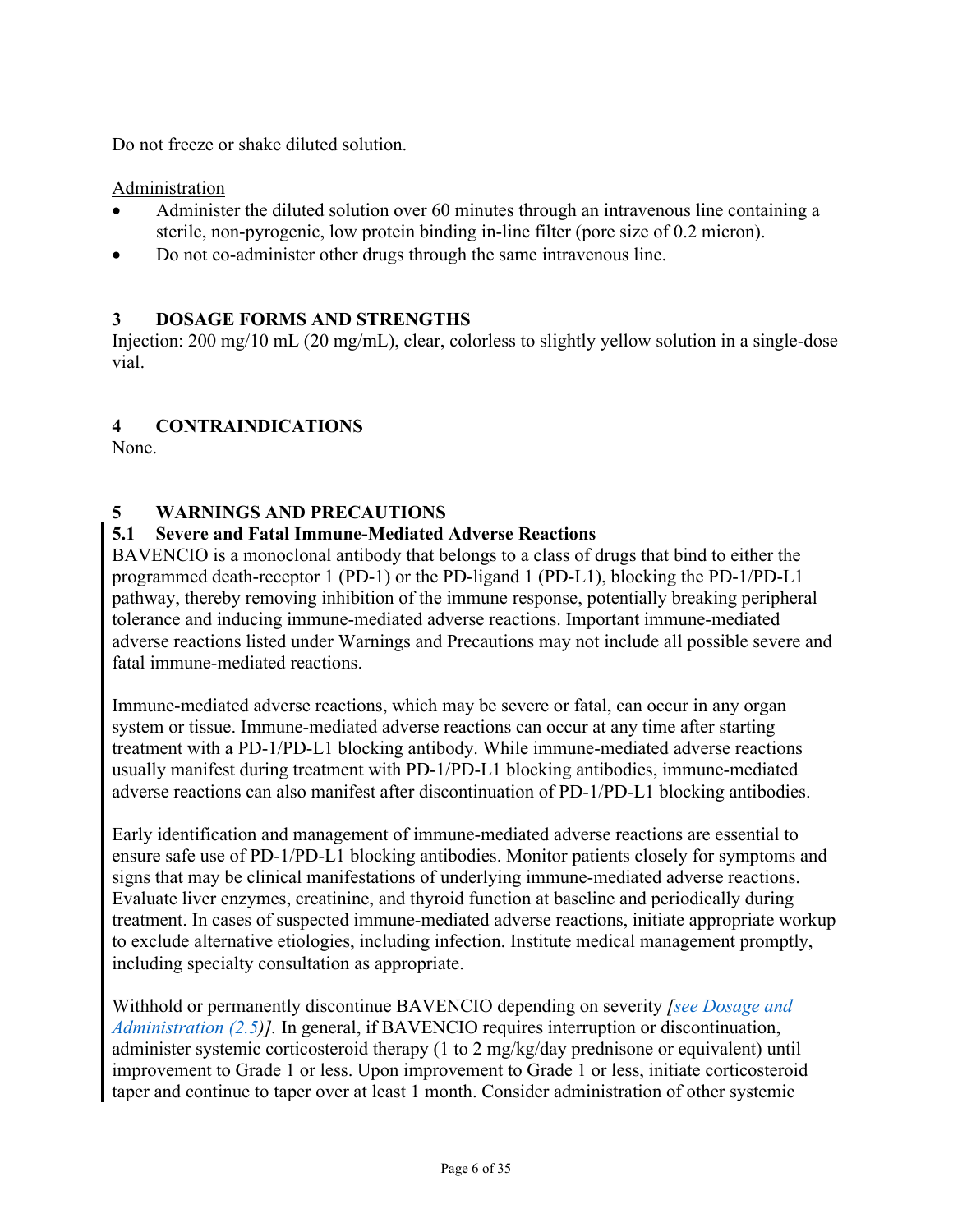immunosuppressants in patients whose immune-mediated adverse reactions are not controlled with corticosteroid therapy.

Toxicity management guidelines for adverse reactions that do not necessarily require systemic corticosteroids (e.g., endocrinopathies and dermatologic reactions) are discussed below.

#### Immune-Mediated Pneumonitis

BAVENCIO can cause immune-mediated pneumonitis. Immune-mediated pneumonitis occurred in 1.2% (21/1738) of patients receiving BAVENCIO, including fatal (0.1%), Grade 4 (0.1%), Grade 3 (0.3%) and Grade 2 (0.6%) adverse reactions. Pneumonitis led to permanent discontinuation of BAVENCIO in 0.3% and withholding of BAVENCIO in 0.3% of patients.

Systemic corticosteroids were required in all (21/21) patients with pneumonitis. Pneumonitis resolved in 57% (12/21) of the patients. Of the 5 patients in whom BAVENCIO was withheld for pneumonitis, 5 reinitiated treatment with BAVENCIO after symptom improvement; of these, none had recurrence of pneumonitis.

With other PD-1/PD-L1 blocking antibodies, the incidence of pneumonitis is higher in patients who have received prior thoracic radiation.

#### Immune-Mediated Colitis

BAVENCIO can cause immune-mediated colitis. The primary component of the immunemediated colitis consisted of diarrhea. Cytomegalovirus (CMV) infection/reactivation has been reported in patients with corticosteroid-refractory immune-mediated colitis. In cases of corticosteroid-refractory colitis, consider repeating infectious workup to exclude alternative etiologies.

Immune-mediated colitis occurred in 1.5% (26/1738) of patients receiving BAVENCIO, including Grade 3 (0.4%) and Grade 2 (0.7%) adverse reactions. Colitis led to permanent discontinuation of BAVENCIO in 0.5% and withholding of BAVENCIO in 0.5% of patients.

Systemic corticosteroids were required in all (26/26) patients with colitis. Colitis resolved in 69% (18/26) of the patients. Of the 8 patients in whom BAVENCIO was withheld for colitis, 5 reinitiated treatment with BAVENCIO after symptom improvement; of these, 40% had recurrence of colitis.

### Hepatotoxicity and Immune-Mediated Hepatitis

#### *BAVENCIO as a single agent*

BAVENCIO can cause immune-mediated hepatitis. Immune-mediated hepatitis occurred in 0.9% (16/1738) of patients receiving BAVENCIO, including fatal (0.1%), Grade 3 (0.6%), and Grade 2 (0.1%) adverse reactions. Hepatitis led to permanent discontinuation of BAVENCIO in 0.5% and withholding of BAVENCIO in 0.2% of patients.

Systemic corticosteroids were required in all (16/16) patients with hepatitis. Hepatitis resolved in 56% (9/16) of the patients. Of the 3 patients in whom BAVENCIO was withheld for hepatitis,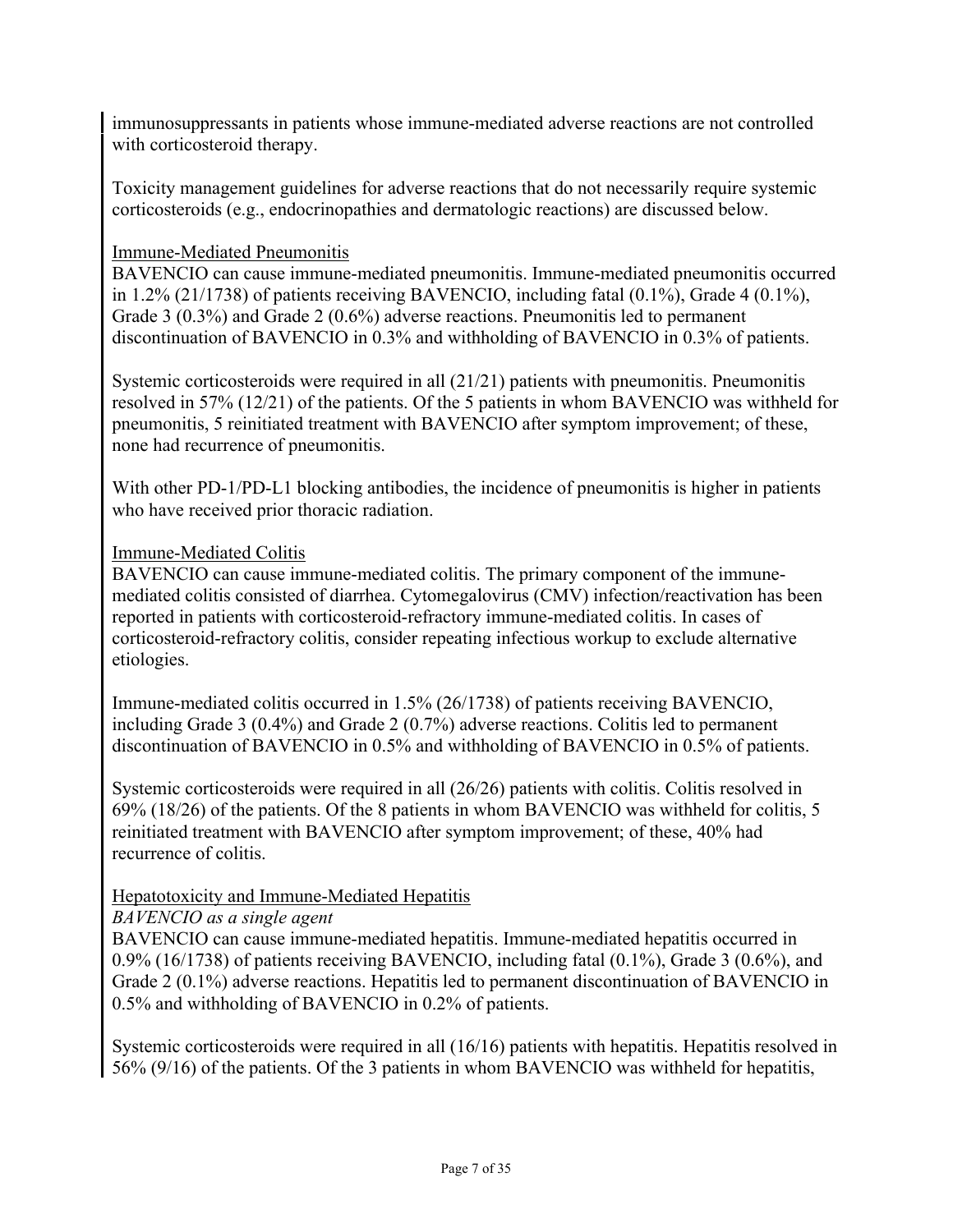3 reinitiated treatment with BAVENCIO after symptom improvement; of these, none had recurrence of hepatitis.

### *BAVENCIO with Axitinib*

BAVENCIO in combination with axitinib can cause hepatotoxicity with higher than expected frequencies of Grade 3 and 4 ALT and AST elevation compared to BAVENCIO alone. Consider more frequent monitoring of liver enzymes as compared to when the drugs are used as monotherapy. For elevated liver enzymes, interrupt BAVENCIO and axitinib and consider administering corticosteroids as needed *[\[see Dosage and Administration \(2.5\)\]](#page-2-0).*

In patients treated with BAVENCIO in combination with axitinib in the advanced RCC trials, increased ALT and increased AST were reported in 9% (Grade 3) and 7% (Grade 4) of patients. In patients with  $ALT \ge 3$  times ULN (Grades 2-4, n=82), ALT resolved to Grades 0-1 in 92%. Among the 73 patients who were rechallenged with either BAVENCIO ( $n=3$ ) or axitinib ( $n=25$ ) administered as a single agent or with both (n=45), recurrence of  $ALT \geq 3$  times ULN was observed in no patient receiving BAVENCIO, 6 patients receiving axitinib, and 15 patients receiving both BAVENCIO and axitinib*.* Twenty-two (88%) patients with a recurrence of ALT ≥3 ULN subsequently recovered to Grade 0-1 from the event. Immune-mediated hepatitis was reported in 7% of patients including 4.9% with Grade 3 or 4 immune-mediated hepatitis. Hepatotoxicity led to permanent discontinuation in 6.5% and immune-mediated hepatitis led to permanent discontinuation of either BAVENCIO or axitinib in 5.3% of patients. Thirty-four patients were treated with corticosteroids and one patient was treated with a non-steroidal immunosuppressant. Resolution of hepatitis occurred in 31 of the 35 patients at the time of data cut-off.

### Immune-Mediated Endocrinopathies

### *Adrenal Insufficiency*

BAVENCIO can cause primary or secondary adrenal insufficiency. For Grade 2 or higher adrenal insufficiency, initiate symptomatic treatment, including hormone replacement, as clinically indicated. Withhold BAVENCIO depending on severity *[\[see Dosage and](#page-2-0)  [Administration \(2.5\)\]](#page-2-0)*.

Immune-mediated adrenal insufficiency occurred in 0.5% (8/1738) of patients receiving BAVENCIO, including Grade 3 (0.1%), and Grade 2 (0.3%) adverse reactions. Adrenal insufficiency led to permanent discontinuation of BAVENCIO in 0.1% and withholding of BAVENCIO in 0.1% of patients.

Systemic corticosteroids were required in all (8/8) patients with adrenal insufficiency. Adrenal insufficiency did not resolve in any patient (0/8). Of the 2 patients in whom BAVENCIO was withheld for adrenal insufficiency, none reinitiated treatment with BAVENCIO.

### *Hypophysitis*

BAVENCIO can cause immune-mediated hypophysitis. Hypophysitis can present with acute symptoms associated with mass effect such as headache, photophobia, or visual field defects. Hypophysitis can cause hypopituitarism. Initiate hormone replacement, as clinically indicated.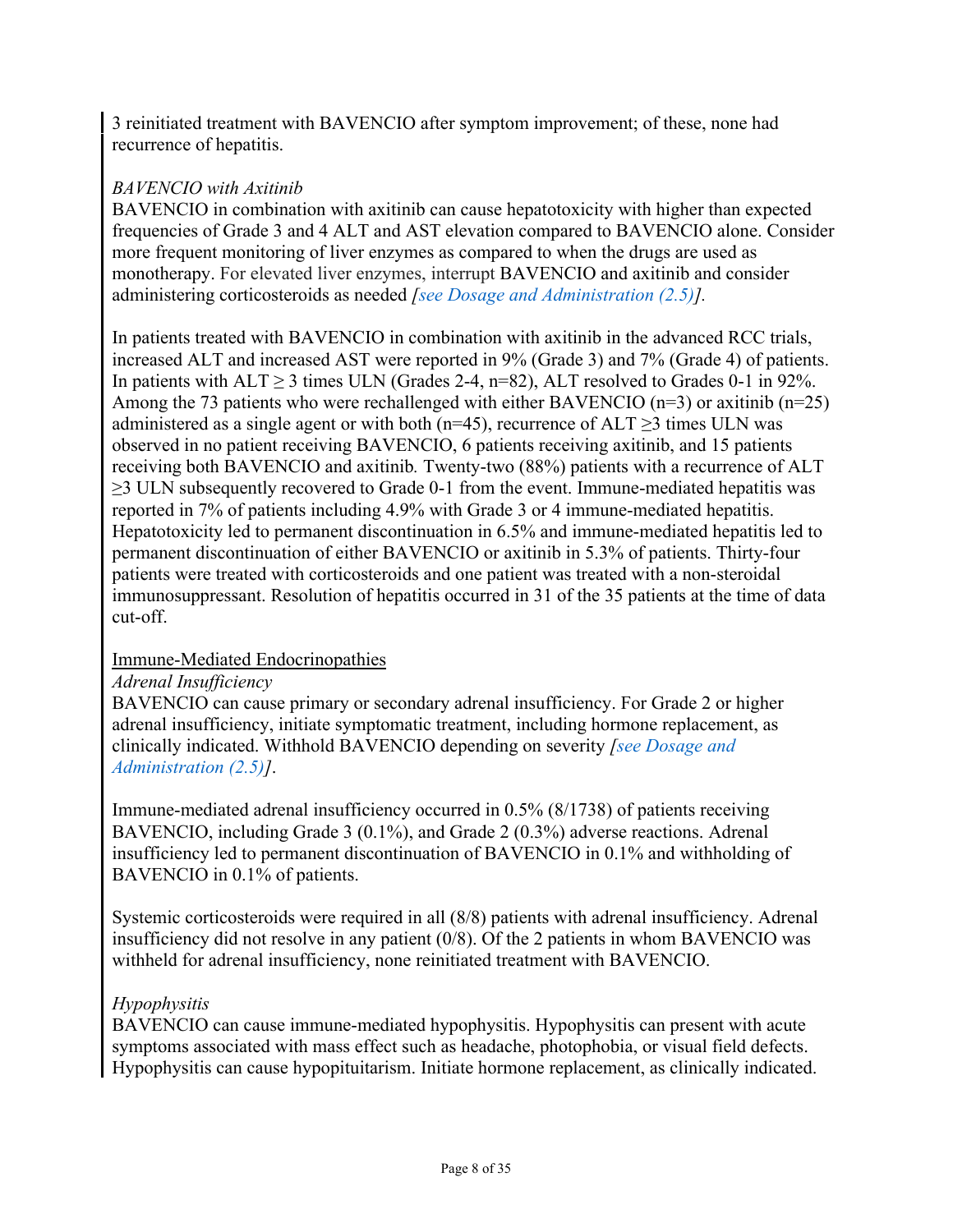Withhold or permanently discontinue BAVENCIO depending on severity *[\[see Dosage and](#page-2-0)  [Administration \(2.5\)\]](#page-2-0)*.

Immune-mediated pituitary disorders occurred in 0.1% (1/1738) of patients receiving BAVENCIO which was a Grade 2 (0.1%) adverse reactions. Hypopituitarism did not lead to withholding of BAVENCIO in this patient. Systemic corticosteroids were not required in this patient.

#### *Thyroid Disorders*

BAVENCIO can cause immune-mediated thyroid disorders. Thyroiditis can present with or without endocrinopathy. Hypothyroidism can follow hyperthyroidism. Initiate hormone replacement for hypothyroidism or institute medical management of hyperthyroidism, as clinically indicated. Withhold or permanently discontinue BAVENCIO depending on severity *[\[see Dosage and Administration \(2.5\)\]](#page-2-0)*.

*Thyroiditis* occurred in 0.2% (4/1738) of patients receiving BAVENCIO, including Grade 2 (0.1%) adverse reactions. Thyroiditis did not lead to permanent discontinuation or withholding of BAVENCIO in any patients. No patients with thyroiditis required systemic corticosteroids. Thyroiditis did not resolve in any patients (0/4).

*Hyperthyroidism* occurred in 0.4% (7/1738) of patients receiving BAVENCIO, including Grade 2 (0.3%) adverse reactions. Hyperthyroidism did not lead to permanent discontinuation of BAVENCIO in any patients and led to withholding of BAVENCIO in 0.1% of patients. Systemic corticosteroids were required in 29% (2/7) of patients with hyperthyroidism. Hyperthyroidism resolved in 86% (6/7) of the patients. Of the 2 patients in whom BAVENCIO was withheld for hyperthyroidism, 2 reinitiated treatment with BAVENCIO after symptom improvement; of these, none had recurrence of hyperthyroidism.

*Hypothyroidism* occurred in 5% (90/1738) of patients receiving BAVENCIO, including Grade 3 (0.2%) and Grade 2 (3.7%) adverse reactions. Hypothyroidism led to permanent discontinuation of BAVENCIO in 0.1% and withholding of BAVENCIO in 0.5% of patients. Systemic corticosteroids were required in 7% (6/90) of patients with hypothyroidism. Hypothyroidism resolved in 4% (4/90) of the patients. Of the 8 patients in whom BAVENCIO was withheld for hypothyroidism, none reinitiated BAVENCIO.

*Type I Diabetes Mellitus, which can present with Diabetic Ketoacidosis:* Monitor patients for hyperglycemia or other signs and symptoms of diabetes. Initiate treatment with insulin as clinically indicated. Withhold BAVENCIO depending on severity *[\[see Dosage and](#page-2-0)  [Administration \(2.5\)\]](#page-2-0)*.

Immune-mediated Type I diabetes mellitus occurred in 0.1% (2/1738) of patients receiving BAVENCIO, including Grade 3 (0.1%) adverse reactions. Type I diabetes mellitus led to permanent discontinuation of BAVENCIO in these two patients. Type I diabetes mellitus did not lead to withholding of BAVENCIO in any patient. Systemic corticosteroids were not required in any patient with Type I diabetes mellitus. Type I diabetes mellitus resolved in no patient and all patients required ongoing insulin treatment.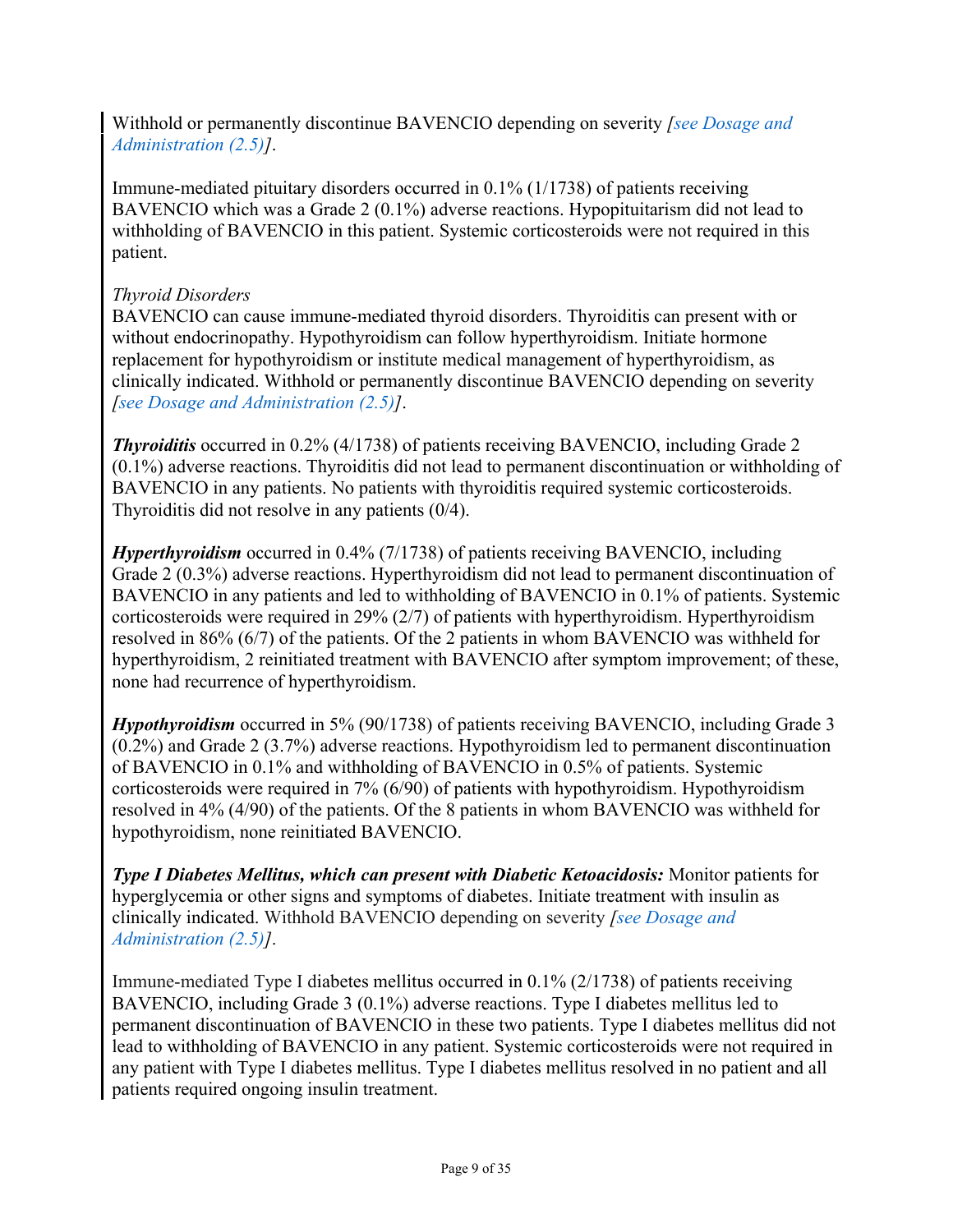Immune-Mediated Nephritis with Renal Dysfunction BAVENCIO can cause immune-mediated nephritis.

Immune-mediated nephritis with renal dysfunction occurred in 0.1% (1/1738) of patients receiving BAVENCIO, which was a Grade 2 (0.1%) adverse reactions. Nephritis with renal dysfunction led to permanent discontinuation of BAVENCIO in this patient. Nephritis did not lead to withholding of BAVENCIO in any patient.

Systemic corticosteroids were required in this patient. Nephritis with renal dysfunction did not resolve in this patient.

### Immune-Mediated Dermatologic Adverse Reactions

BAVENCIO can cause immune-mediated rash or dermatitis. Exfoliative dermatitis, including Stevens Johnson Syndrome, DRESS, and toxic epidermal necrolysis (TEN), has occurred with PD-1/PD-L1 blocking antibodies. Topical emollients and/or topical corticosteroids may be adequate to treat mild to moderate non-exfoliative rashes. Withhold or permanently discontinue BAVENCIO depending on severity *[\[see Dosage and Administration \(2.5\)\]](#page-2-0)*.

Immune-mediated dermatologic adverse reactions occurred in 5% (90/1738) of patients receiving BAVENCIO, including Grade 3 (0.1%) and Grade 2 (2.0%) adverse reactions. Dermatologic adverse reactions led to permanent discontinuation of BAVENCIO in 0.3% of patients and withholding of BAVENCIO in 0.4% of patients.

Systemic corticosteroids were required in 29% (26/90) of patients with dermatologic adverse reactions. One patient required the addition of tacrolimus to high-dose corticosteroids. Dermatologic adverse reactions resolved in 41% (37/90) of the patients. Of the 7 patients in whom BAVENCIO was withheld for dermatologic adverse reactions, 3 reinitiated treatment with BAVENCIO after symptom improvement; of these, none had recurrence of dermatologic adverse reaction.

### Other Immune-Mediated Adverse Reactions

The following clinically significant immune-mediated adverse reactions occurred at an incidence of < 1% (unless otherwise noted) in patients who received BAVENCIO or were reported with the use of other PD-1/PD-L1 blocking antibodies*.* Severe or fatal cases have been reported for some of these adverse reactions.

*Cardiac/Vascular:* Myocarditis, pericarditis**,** vasculitis.

*Gastrointestinal:* Pancreatitis to include increases in serum amylase and lipase levels, gastritis, duodenitis.

*Nervous System:* Meningitis, encephalitis, myelitis and demyelination, myasthenic syndrome/myasthenia gravis (including exacerbation), Guillain-Barré syndrome, nerve paresis, autoimmune neuropathy.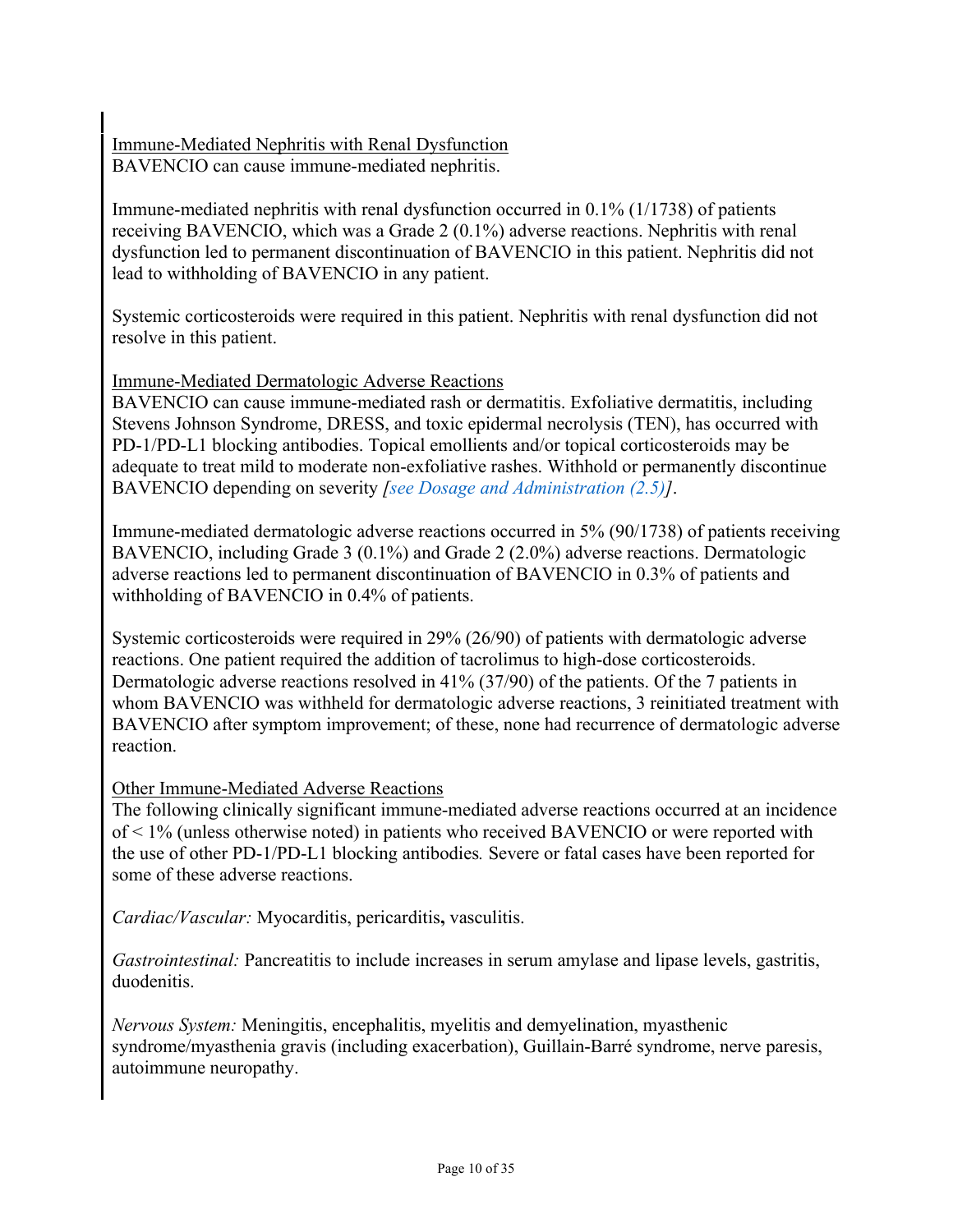*Ocular:* Uveitis, iritis, and other ocular inflammatory toxicities can occur. Some cases can be associated with retinal detachment. Various grades of visual impairment, including blindness, can occur. If uveitis occurs in combination with other immune-mediated adverse reactions, consider a Vogt-Koyanagi-Harada like syndrome, as this may require treatment with systemic corticosteroids to reduce the risk of permanent vision loss.

*Musculoskeletal and Connective Tissue:* Myositis/polymyositis, rhabdomyolysis (and associated sequelae including renal failure), arthritis, polymyalgia rheumatic.

*Endocrine:* Hypoparathyroidism.

*Other (Hematologic/Immune):* Hemolytic anemia, aplastic anemia, hemophagocytic lymphohistiocytosis, systemic inflammatory response syndrome, histiocytic necrotizing lymphadenitis (Kikuchi lymphadenitis), sarcoidosis, immune thrombocytopenic purpura, solid organ transplant rejection.

## <span id="page-10-1"></span>**5.2 Infusion-Related Reactions**

BAVENCIO can cause severe or life-threatening infusion-related reactions *[\[see Adverse](#page-11-2)  [Reactions \(6.1\)\]](#page-11-2)*. Premedicate with antihistamine and acetaminophen prior to the first 4 infusions. Monitor patients for signs and symptoms of infusion-related reactions including pyrexia, chills, flushing, hypotension, dyspnea, wheezing, back pain, abdominal pain, and urticaria. Interrupt or slow the rate of infusion for mild or moderate infusion-related reactions. Stop the infusion and permanently discontinue BAVENCIO for severe (Grade 3) or lifethreatening (Grade 4) infusion-related reactions *[\[see Dosage and Administration \(2.5\)](#page-2-0) and [Adverse Reactions \(6.1\)\]](#page-11-2)*.

Infusion-related reactions occurred in 25% of patients treated with BAVENCIO including three (0.2%) Grade 4 and nine (0.5%) Grade 3 infusion-related reactions. Ninety-three percent of patients received premedication with antihistamine and acetaminophen. Eleven (92%) of the 12 patients with Grade ≥ 3 reactions were treated with intravenous corticosteroids. Fourteen percent of patients had infusion-related reactions that occurred after the BAVENCIO infusion was completed.

### <span id="page-10-0"></span>**5.3 Complications of Allogeneic HSCT**

Fatal and other serious complications can occur in patients who receive allogeneic hematopoietic stem cell transplantation (HSCT) before or after being treated with a PD-1/PD-L1 blocking antibody. Transplant-related complications include hyperacute graft-versus-host-disease (GVHD), acute GVHD, chronic GVHD, hepatic veno-occlusive disease (VOD) after reduced intensity conditioning, and steroid-requiring febrile syndrome (without an identified infectious cause). These complications may occur despite intervening therapy between PD-1/PD-L1 blockade and allogeneic HSCT.

Follow patients closely for evidence of transplant-related complications and intervene promptly. Consider the benefit versus risks of treatment with a PD-1/PD-L1 blocking antibody prior to or after an allogeneic HSCT.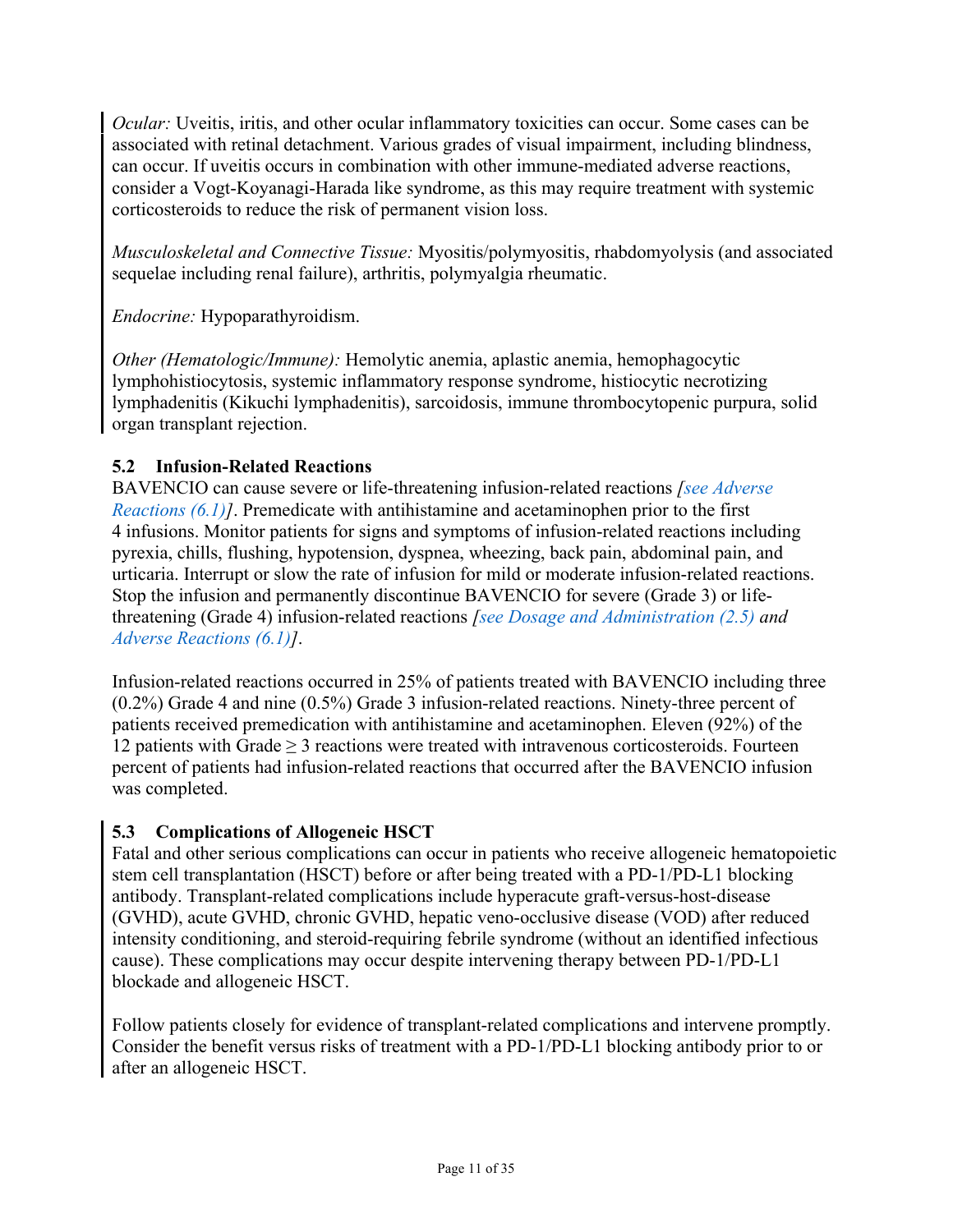## <span id="page-11-0"></span>**5.4 Major Adverse Cardiovascular Events (MACE)**

BAVENCIO in combination with axitinib can cause severe and fatal cardiovascular events. Consider baseline and periodic evaluations of left ventricular ejection fraction. Monitor for signs and symptoms of cardiovascular events. Optimize management of cardiovascular risk factors, such as hypertension, diabetes, or dyslipidemia. Discontinue BAVENCIO and axitinib for Grade 3-4 cardiovascular events.

MACE occurred in 7% of patients with advanced RCC treated with BAVENCIO in combination with axitinib compared to 3.4% treated with sunitinib in a randomized trial, JAVELIN Renal 101. These events included death due to cardiac events (1.4%), Grade 3-4 myocardial infarction (2.8%), and Grade 3-4 congestive heart failure (1.8%). Median time to onset of MACE was 4.2 months (range: 2 days to 24.5 months).

### <span id="page-11-1"></span>**5.5 Embryo-Fetal Toxicity**

Based on its mechanism of action, BAVENCIO can cause fetal harm when administered to a pregnant woman. Animal studies have demonstrated that inhibition of the PD-1/PD-L1 pathway can lead to increased risk of immune-mediated rejection of the developing fetus resulting in fetal death. If this drug is used during pregnancy, or if the patient becomes pregnant while taking BAVENCIO, inform the patient of the potential risk to a fetus. Advise females of childbearing potential to use effective contraception during treatment with BAVENCIO and for at least one month after the last dose of BAVENCIO *[\[see Use in Specific Populations \(8.1,](#page-22-0) [8.3\)\]](#page-23-0)*.

## <span id="page-11-3"></span>**6 ADVERSE REACTIONS**

The following clinically significant adverse reactions are described elsewhere in the labeling:

- Severe and fatal immune-mediated adverse reactions *[\[see Warnings and Precautions \(5.1\)\]](#page-5-0)*
- Infusion-related reactions *[\[see Warnings and Precautions \(5.2\)\]](#page-10-1)*
- Complications of allogeneic HSCT *[\[see Warnings and Precautions \(5.3\)\]](#page-10-0)*
- Major adverse cardiovascular events *[\[see Warnings and Precautions \(5.4\)\]](#page-11-0)*

## <span id="page-11-2"></span>**6.1 Clinical Trials Experience**

Because clinical trials are conducted under widely varying conditions, adverse reaction rates observed in the clinical trials of a drug cannot be directly compared to rates in the clinical trials of another drug and may not reflect the rates observed in practice.

The data described in the WARNINGS AND PRECAUTIONS section reflect exposure to BAVENCIO 10 mg/kg intravenously every 2 weeks as a single agent in 1738 patients enrolled in the JAVELIN Merkel 200 and JAVELIN Solid Tumor trials and to BAVENCIO 10 mg/kg intravenously every 2 weeks in combination with axitinib 5 mg orally twice daily in 489 patients enrolled in the JAVELIN Renal 100 and JAVELIN Renal 101 trials. In the BAVENCIO monotherapy population, 24% of patients were exposed for  $\geq 6$  months and 7% were exposed for  $\geq$  12 months. The population characteristics of BAVENCIO in combination with axitinib are shown below. When BAVENCIO was used in combination with axitinib, 70% of patients were exposed for  $\geq 6$  months and 31% were exposed for  $\geq 12$  months. The following criteria were used to classify an adverse reaction as immune-mediated: onset within 90 days after last dose of BAVENCIO, no spontaneous resolution within 7 days of onset, treatment with corticosteroids or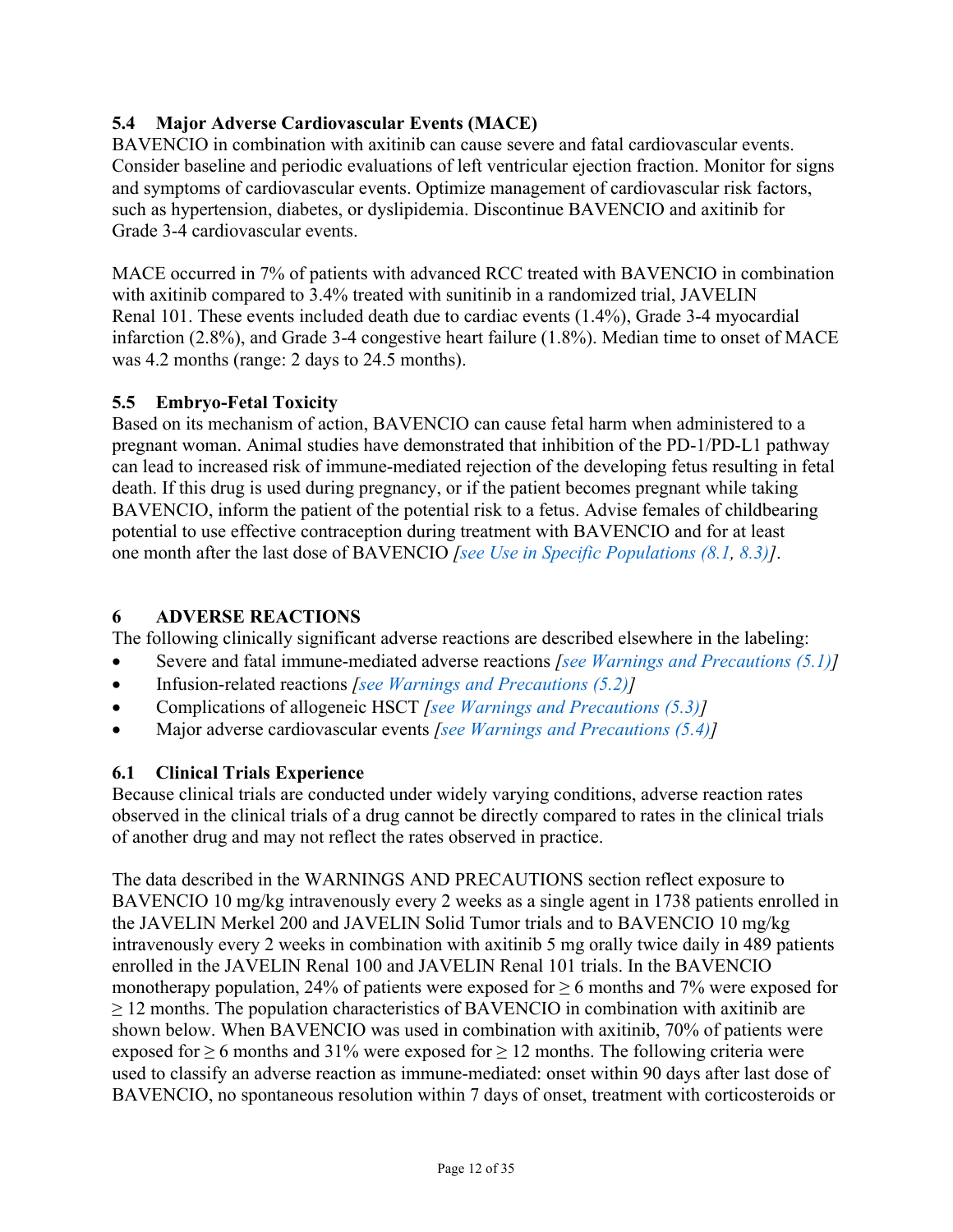other immunosuppressant or hormone replacement therapy, biopsy consistent with immunemediated reaction, and no other clear etiology.

#### Metastatic Merkel Cell Carcinoma

The data described below reflect exposure to BAVENCIO 10 mg/kg intravenously every 2 weeks in 88 patients with metastatic MCC enrolled in the JAVELIN Merkel 200 trial. Patients with any of the following were excluded: autoimmune disease; medical conditions requiring systemic immunosuppression; prior organ or allogeneic stem cell transplantation; prior treatment with anti-PD-1, anti-PD-L1, or anti-CTLA-4 antibodies; central nervous system (CNS) metastases; infection with HIV, hepatitis B, or hepatitis C; or ECOG performance score  $> 2$ .

The median duration of exposure to BAVENCIO was 4 months (range: 2 weeks to 21 months). Forty percent of patients received BAVENCIO for more than 6 months and 14% were treated for more than one year *[\[see Clinical Studies \(14.1\)\]](#page-26-0)*. The study population characteristics were: median age of 73 years (range: 33 to 88), 74% male, 92% White, ECOG performance score of 0 (56%) or 1 (44%), and 65% of patients had one prior anti-cancer therapy for metastatic MCC and 35% had two or more prior therapies.

BAVENCIO was permanently discontinued for adverse reactions in six (7%) patients; adverse reactions resulting in permanent discontinuation were ileus, Grade 3 transaminitis, Grade 3 creatine kinase elevation, tubulointerstitial nephritis, and Grade 3 pericardial effusion. BAVENCIO was temporarily discontinued in 21 (24%) patients for adverse events, excluding temporary dose interruption for infusion-related reactions where infusion was restarted the same day. The most common adverse reaction requiring dose interruption was anemia. Serious adverse reactions that occurred in more than one patient were acute kidney injury, anemia, abdominal pain, ileus, asthenia, and cellulitis. The most common adverse reactions ( $\geq 20\%$ ) were fatigue, musculoskeletal pain, diarrhea, nausea, infusion-related reaction, rash, decreased appetite, and peripheral edema.

[Table](#page-13-0) 3 and [Table](#page-14-0) 4 summarize the incidence of adverse reactions and laboratory abnormalities, respectively, that occurred in patients receiving BAVENCIO.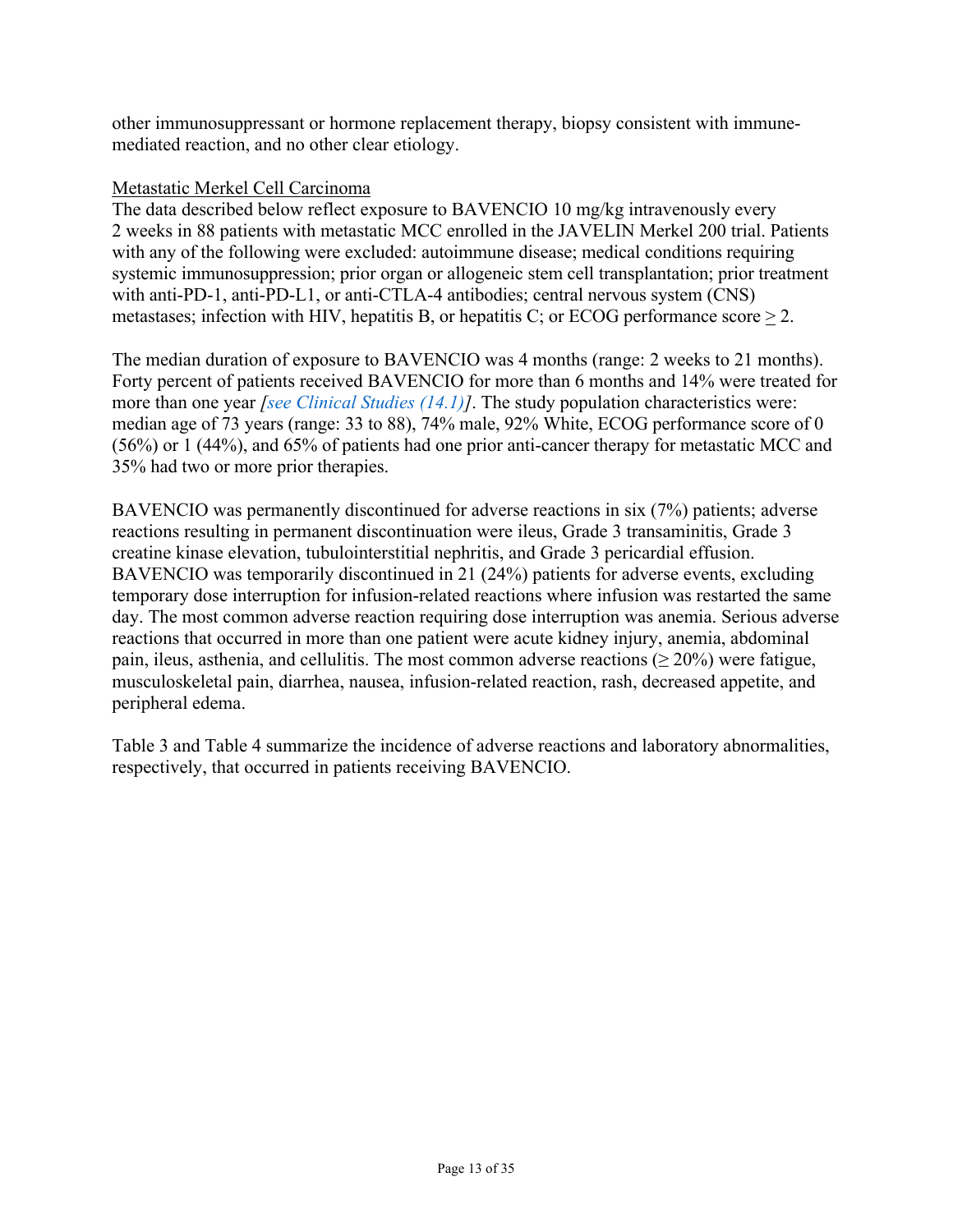## <span id="page-13-0"></span>**Table 3: Adverse Reactions in ≥ 10% of Patients Receiving BAVENCIO in the JAVELIN Merkel 200 Trial**

| <b>Adverse Reactions</b>                               | <b>BAVENCIO</b>   |                  |  |
|--------------------------------------------------------|-------------------|------------------|--|
|                                                        |                   | $(N=88)$         |  |
|                                                        | <b>All Grades</b> | Grade 3-4        |  |
|                                                        | $\frac{0}{0}$     | $\frac{0}{0}$    |  |
| <b>General Disorders</b>                               |                   |                  |  |
| Fatigue <sup>a</sup>                                   | 50                | $\overline{2}$   |  |
| Infusion-related reaction <sup>b</sup>                 | 22                | $\theta$         |  |
| Peripheral edema <sup>c</sup>                          | 20                | $\overline{0}$   |  |
| <b>Musculoskeletal and Connective Tissue Disorders</b> |                   |                  |  |
| Musculoskeletal paind                                  | 32                | $\overline{2}$   |  |
| Arthralgia                                             | 16                |                  |  |
| <b>Gastrointestinal Disorders</b>                      |                   |                  |  |
| Diarrhea                                               | 23                | $\theta$         |  |
| Nausea                                                 | 22                | $\overline{0}$   |  |
| Constipation                                           | 17                | 1                |  |
| Abdominal pain <sup>e</sup>                            | 16                | $\overline{2}$   |  |
| Vomiting                                               | 13                | $\theta$         |  |
| <b>Skin and Subcutaneous Tissue Disorders</b>          |                   |                  |  |
| Rash <sup>f</sup>                                      | 22                | $\theta$         |  |
| Pruritus <sup>g</sup>                                  | 10                | $\theta$         |  |
| <b>Metabolism and Nutrition Disorders</b>              |                   |                  |  |
| Decreased appetite                                     | 20                | $\overline{2}$   |  |
| Decreased weight                                       | 15                | $\theta$         |  |
| <b>Respiratory, Thoracic and Mediastinal Disorders</b> |                   |                  |  |
| Cough                                                  | 18                | $\boldsymbol{0}$ |  |
| Dyspneah                                               | 11                | 1                |  |
| <b>Nervous System Disorders</b>                        |                   |                  |  |
| <b>Dizziness</b>                                       | 14                | $\boldsymbol{0}$ |  |
| Headache                                               | 10                | $\theta$         |  |
| <b>Vascular Disorders</b>                              |                   |                  |  |
| Hypertension                                           | 13                | 6                |  |

<sup>a</sup> Fatigue is a composite term that includes fatigue and asthenia.

<sup>b</sup> Infusion-related reaction is a composite term that includes drug hypersensitivity, hypersensitivity, chills, pyrexia, back pain, and hypotension.

<sup>c</sup> Peripheral edema is a composite term that includes peripheral edema and peripheral swelling.

<sup>d</sup> Musculoskeletal pain is a composite term that includes back pain, myalgia, neck pain, pain in extremity.

e Abdominal pain is a composite term that includes abdominal pain and abdominal pain upper.

 $f$ Rash is a composite term that includes rash maculo-papular, erythema, and dermatitis bullous.

g Pruritus is a composite term that includes pruritus and pruritus generalized.

h Dyspnea is a composite term that includes dyspnea and dyspnea exertional.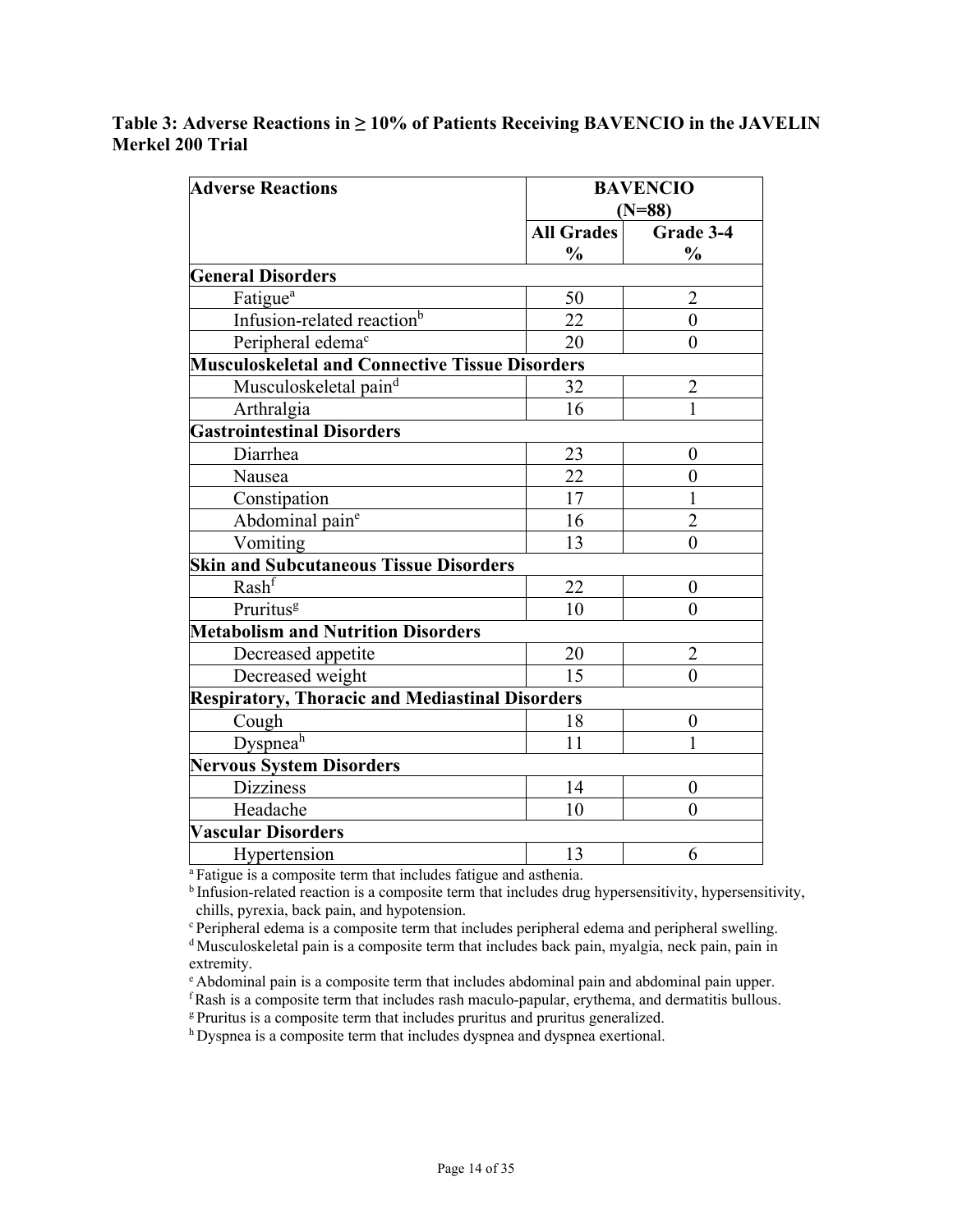#### <span id="page-14-0"></span>**Table 4: Selected Treatment-Emergent\* Laboratory Abnormalities in Patients Receiving BAVENCIO in the JAVELIN Merkel 200 Trial**

| <b>Laboratory Tests</b>                    | <b>Any Grade</b><br>$(N=88)$ | Grade 3-4<br>$(N=88)$ |
|--------------------------------------------|------------------------------|-----------------------|
|                                            | $\frac{0}{0}$                | $\frac{6}{9}$         |
| <b>Chemistry</b>                           |                              |                       |
| Increased aspartate aminotransferase (AST) | 34                           |                       |
| Increased alanine aminotransferase (ALT)   | 20                           |                       |
| Increased lipase                           | 14                           |                       |
| Increased amylase                          | 8                            |                       |
| Increased bilirubin                        | h                            |                       |
| Hyperglycemia**                            |                              | ⇁                     |
| <b>Hematology</b>                          |                              |                       |
| Anemia                                     | 35                           | 9                     |
| Lymphopenia                                | 49                           | 19                    |
| Thrombocytopenia                           | 27                           |                       |
| Neutropenia                                |                              |                       |

\* Treatment emergent consists of new onset of laboratory abnormality or worsening of baseline laboratory abnormality.

\*\* Hyperglycemia limited to Grade ≥ 3 events since fasting measurements were not obtained routinely.

#### Locally Advanced or Metastatic Urothelial Carcinoma

#### *First-Line Maintenance Treatment of Urothelial Carcinoma*

The safety of BAVENCIO was evaluated in the JAVELIN Bladder 100 trial where patients received BAVENCIO 10 mg/kg every 2 weeks plus best supportive care (BSC) (N=344) or BSC alone (N=345). Patients with autoimmune diseases or conditions requiring systemic immunosuppression were excluded.

In the BAVENCIO plus BSC arm, 47% were exposed to BAVENCIO for > 6 months and 28% were exposed for > 1 year *[\[see Clinical Studies \(14.2\)\]](#page-27-0)*.

The median age of patients treated with BAVENCIO plus BSC was 69 years (range: 37 to 90), 63% of patients were 65 years or older, 76% were male, 67% were White, and the ECOG performance score was 0 (61%) or 1 (39%).

A fatal adverse reaction (sepsis) occurred in one (0.3%) patient receiving BAVENCIO plus BSC.

Serious adverse reactions occurred in 28% of patients receiving BAVENCIO plus BSC. Serious adverse reactions in  $\geq 1\%$  of patients included urinary tract infection (including kidney infection, pyelonephritis, and urosepsis) (6.1%), pain (including abdominal, back, bone, flank, extremity, and pelvic pain) (3.2%), acute kidney injury (1.7%), hematuria (1.5%), sepsis (1.2%), and infusion-related reaction (1.2%).

Permanent discontinuation due to an adverse reaction of BAVENCIO plus BSC occurred in 12% of patients. Adverse reactions resulting in permanent discontinuation of BAVENCIO in > 1% of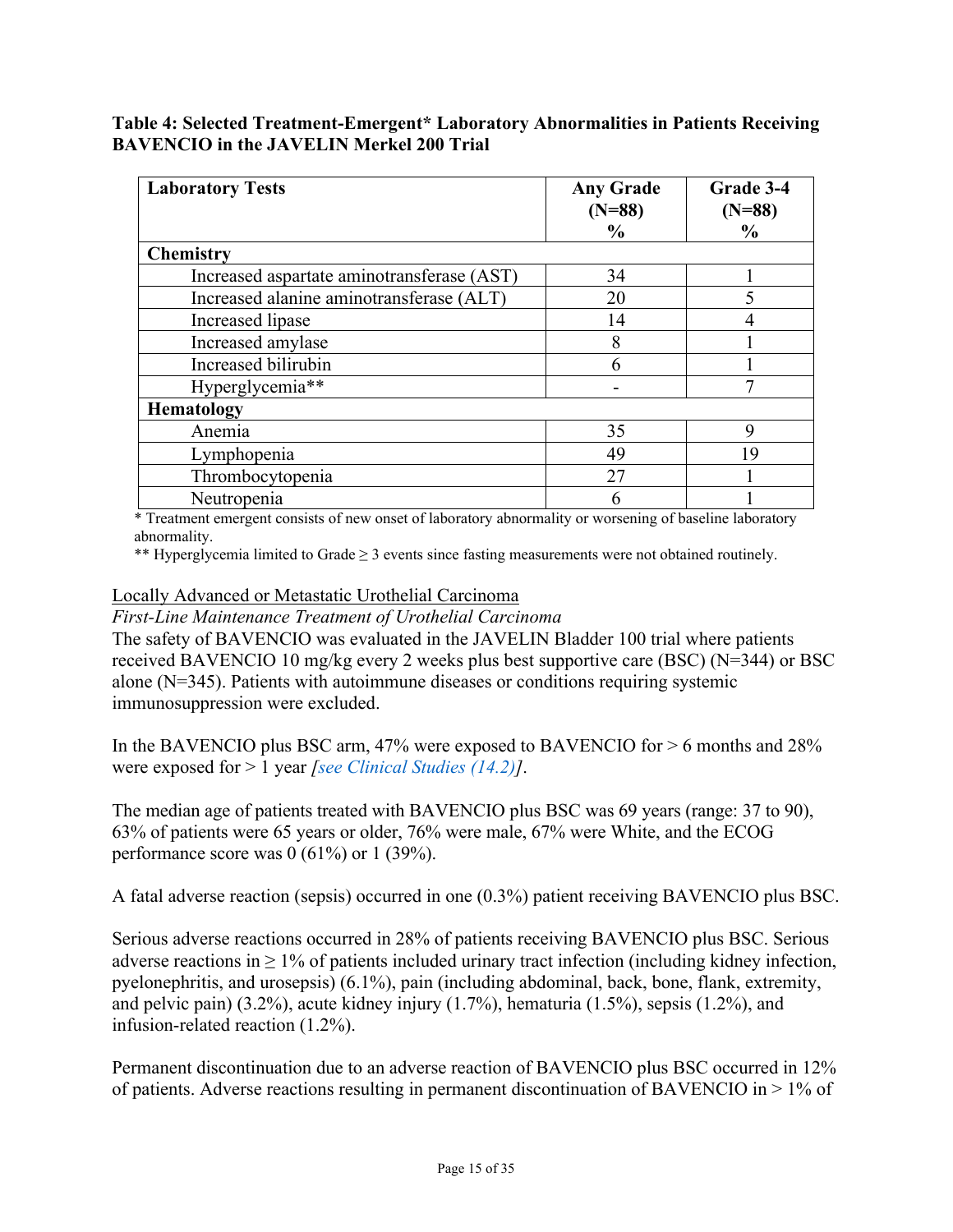patients were myocardial infarction (including acute myocardial infarction and troponin T increased) (1.5%) and infusion-related reaction (1.2%).

Dose interruptions due to an adverse reaction, excluding temporary interruptions of BAVENCIO infusions due to infusion-related reactions, occurred in 41% of patients receiving BAVENCIO plus BSC. Adverse reactions leading to interruption of BAVENCIO in > 2% of patients were urinary tract infection (including pyelonephritis) (4.7%) and blood creatinine increased (including acute kidney injury, renal impairment, and renal failure) (3.8%).

The most common adverse reactions  $(\geq 20\%)$  in patients receiving BAVENCIO plus BSC were fatigue, musculoskeletal pain, urinary tract infection, and rash.

Thirty-one (9%) patients treated with BAVENCIO plus BSC received an oral prednisone dose equivalent to ≥ 40 mg daily for an immune-mediated adverse reaction *[\[see Warnings and](#page-5-3)  [Precautions \(5\)\]](#page-5-3)*.

[Table](#page-16-0) 5 summarizes adverse reactions that occurred in  $\geq 10\%$  of patients treated with BAVENCIO plus BSC.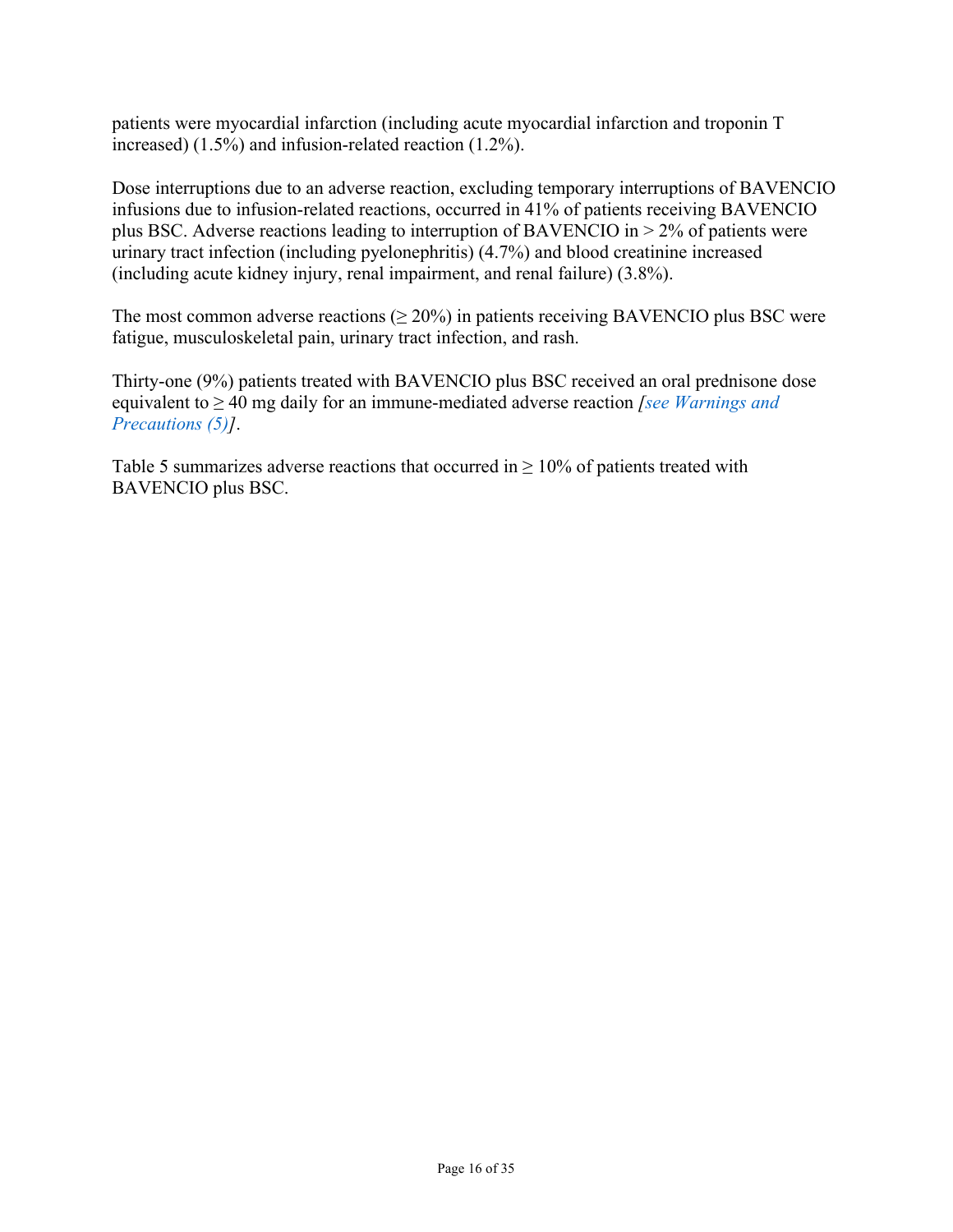#### <span id="page-16-0"></span>**Table 5: Adverse Reactions (≥ 10%) of Patients Receiving BAVENCIO plus BSC (JAVELIN Bladder 100 Trial)**

| <b>Adverse Reactions</b>                                    | <b>BAVENCIO</b> plus BSC<br>$(N=344)$ |               | <b>BSC</b><br>$(N=345)$ |                  |
|-------------------------------------------------------------|---------------------------------------|---------------|-------------------------|------------------|
|                                                             |                                       |               |                         |                  |
|                                                             | <b>All Grades</b>                     | Grade 3-4     | <b>All Grades</b>       | Grade 3-4        |
|                                                             | $\frac{0}{0}$                         | $\frac{0}{0}$ | $\frac{0}{0}$           | $\frac{0}{0}$    |
| <b>General Disorders and Administration Site Conditions</b> |                                       |               |                         |                  |
| Fatigue <sup>a</sup>                                        | 35                                    | 1.7           | 13                      | 1.7              |
| Pyrexia                                                     | 15                                    | 0.3           | 3.5                     | $\theta$         |
| <b>Musculoskeletal and Connective Tissue Disorders</b>      |                                       |               |                         |                  |
| Musculoskeletal pain <sup>b</sup>                           | 24                                    | 1.2           | 15                      | 2.6              |
| Arthralgia                                                  | 16                                    | 0.6           | 6                       | $\theta$         |
| <b>Skin and Subcutaneous Tissue Disorders</b>               |                                       |               |                         |                  |
| Rash <sup>c</sup>                                           | 20                                    | 1.2           | 2.3                     | $\boldsymbol{0}$ |
| Pruritus                                                    | 17                                    | 0.3           | 1.7                     | $\theta$         |
| <b>Infections and Infestations</b>                          |                                       |               |                         |                  |
| Urinary tract infection <sup>d</sup>                        | 20                                    | 6             | 11                      | 3.8              |
| <b>Gastrointestinal Disorders</b>                           |                                       |               |                         |                  |
| Diarrhea                                                    | 17                                    | 0.6           | 4.9                     | 0.3              |
| Constipation                                                | 16                                    | 0.6           | 9.0                     | $\overline{0}$   |
| Nausea                                                      | 16                                    | 0.3           | 6                       | 0.6              |
| Vomiting                                                    | 13                                    | 1.2           | 3.5                     | 0.6              |
| <b>Respiratory, Thoracic and Mediastinal Disorders</b>      |                                       |               |                         |                  |
| Cough <sup>e</sup>                                          | 14                                    | 0.3           | 4.6                     | $\theta$         |
| <b>Metabolism and Nutrition Disorders</b>                   |                                       |               |                         |                  |
| Decreased appetite                                          | 14                                    | 0.3           | $\overline{7}$          | 0.6              |
| <b>Endocrine disorders</b>                                  |                                       |               |                         |                  |
| Hypothyroidism                                              | 12                                    | 0.3           | 0.6                     | $\mathbf{0}$     |
| Injury, Poisoning and Procedural Complications              |                                       |               |                         |                  |
| Infusion-related reaction                                   | 10                                    | 0.9           | $\boldsymbol{0}$        | $\boldsymbol{0}$ |

<sup>a</sup> Fatigue is a composite term that includes fatigue, asthenia and malaise.

<sup>b</sup> Musculoskeletal pain is a composite term that includes musculoskeletal pain, back pain, myalgia, and neck pain. <sup>c</sup> Rash is a composite term that includes rash, rash maculo-papular, erythema, dermatitis acneiform, eczema, erythema multiforme, rash erythematous, rash macular, rash papular, rash pruritic, drug eruption and lichen planus. d Urinary tract infection is a composite term that includes urinary tract infection, urosepsis, cystitis, kidney infection, pyuria, pyelonephritis, bacteriuria, pyelonephritis acute, urinary tract infection bacterial, and Escherichia urinary

tract infection. <sup>e</sup> Cough is a composite term that includes cough and productive cough.

Patients received pre-medication with an anti-histamine and acetaminophen prior to each infusion. Infusion-related reactions occurred in 10% (Grade 3: 0.9%) of patients treated with BAVENCIO plus BSC.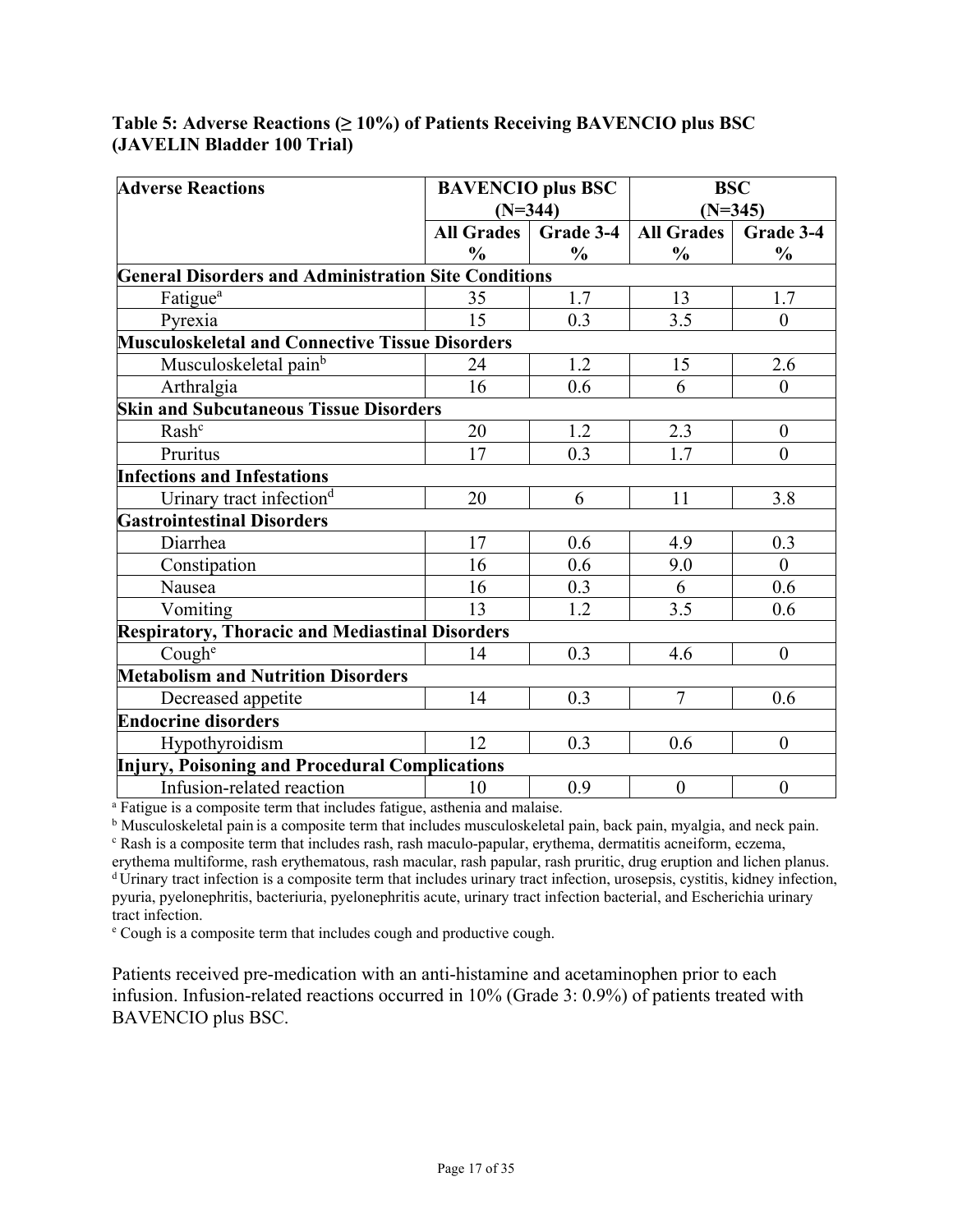| <b>Laboratory Abnormality</b> | <b>BAVENCIO</b> plus BSC* |               | $BSC^*$          |                |
|-------------------------------|---------------------------|---------------|------------------|----------------|
|                               | <b>Any Grade</b>          | Grade 3-4     | <b>Any Grade</b> | Grade 3-4      |
|                               | $\frac{0}{0}$             | $\frac{0}{0}$ | $\frac{6}{9}$    | $\frac{6}{9}$  |
| <b>Chemistry</b>              |                           |               |                  |                |
| Blood triglycerides           | 34                        | 2.1           | 28               | 1.2            |
| increased                     |                           |               |                  |                |
| Alkaline phosphatase          | 30                        | 2.9           | 20               | 2.3            |
| increased                     |                           |               |                  |                |
| Blood sodium decreased        | 28                        | 6             | 20               | 2.6            |
| Lipase increased              | 25                        | 8             | 16               | 6              |
| Aspartate aminotransferase    | 24                        | 1.7           | 12               | 0.9            |
| (AST) increased               |                           |               |                  |                |
| Blood potassium increased     | 24                        | 3.8           | 16               | 0.9            |
| Alanine aminotransferase      | 24                        | 2.6           | 12               | 0.6            |
| (ALT) increased               |                           |               |                  |                |
| Blood cholesterol increased   | 22                        | 1.2           | 16               | 0.3            |
| Serum amylase increased       | 21                        | 5             | 12               | 1.8            |
| CPK increased                 | 19                        | 2.4           | 12               | $\theta$       |
| Phosphate decreased           | 19                        | 3.2           | 15               | 1.2            |
| <b>Hematology</b>             |                           |               |                  |                |
| Hemoglobin decreased          | 28                        | 4.4           | 18               | 3.2            |
| White blood cell decreased    | 20                        | 0.6           | 10               | $\overline{0}$ |
| Platelet count decreased      | 18                        | 0.6           | 12               | 0.3            |

**Table 6: Selected Laboratory Abnormalities Worsening from Baseline Occurring in ≥ 10% of Patients Receiving BAVENCIO plus BSC (JAVELIN Bladder 100 Trial)**

\* Each test incidence is based on the number of patients who had both baseline and at least one on-study laboratory measurement available: BAVENCIO plus BSC group (range: 339 to 344 patients) and BSC group (range: 329 to 341 patients).

### *Previously-Treated Urothelial Carcinoma*

The safety of BAVENCIO was evaluated in 242 patients with locally advanced or metastatic UC receiving BAVENCIO at 10 mg/kg every 2 weeks in the UC cohorts of the JAVELIN Solid Tumor trial. Patients received pre-medication with an anti-histamine and acetaminophen prior to each infusion. The median duration of exposure to BAVENCIO was 12 weeks (range: 2 weeks to 92 weeks) *[\[see Clinical Studies \(14.2\)\]](#page-27-0)*.

Fourteen patients (6%) who were treated with BAVENCIO experienced either pneumonitis, respiratory failure, sepsis/urosepsis, cerebrovascular accident, or gastrointestinal adverse events, which led to death.

Grade 1-4 serious adverse reactions were reported in 41% of patients. The most frequent serious adverse reactions reported in  $\geq 2\%$  of patients were urinary tract infection/urosepsis, abdominal pain, musculoskeletal pain, creatinine increased/renal failure, dehydration, hematuria/urinary tract hemorrhage, intestinal obstruction/small intestine obstruction, and pyrexia.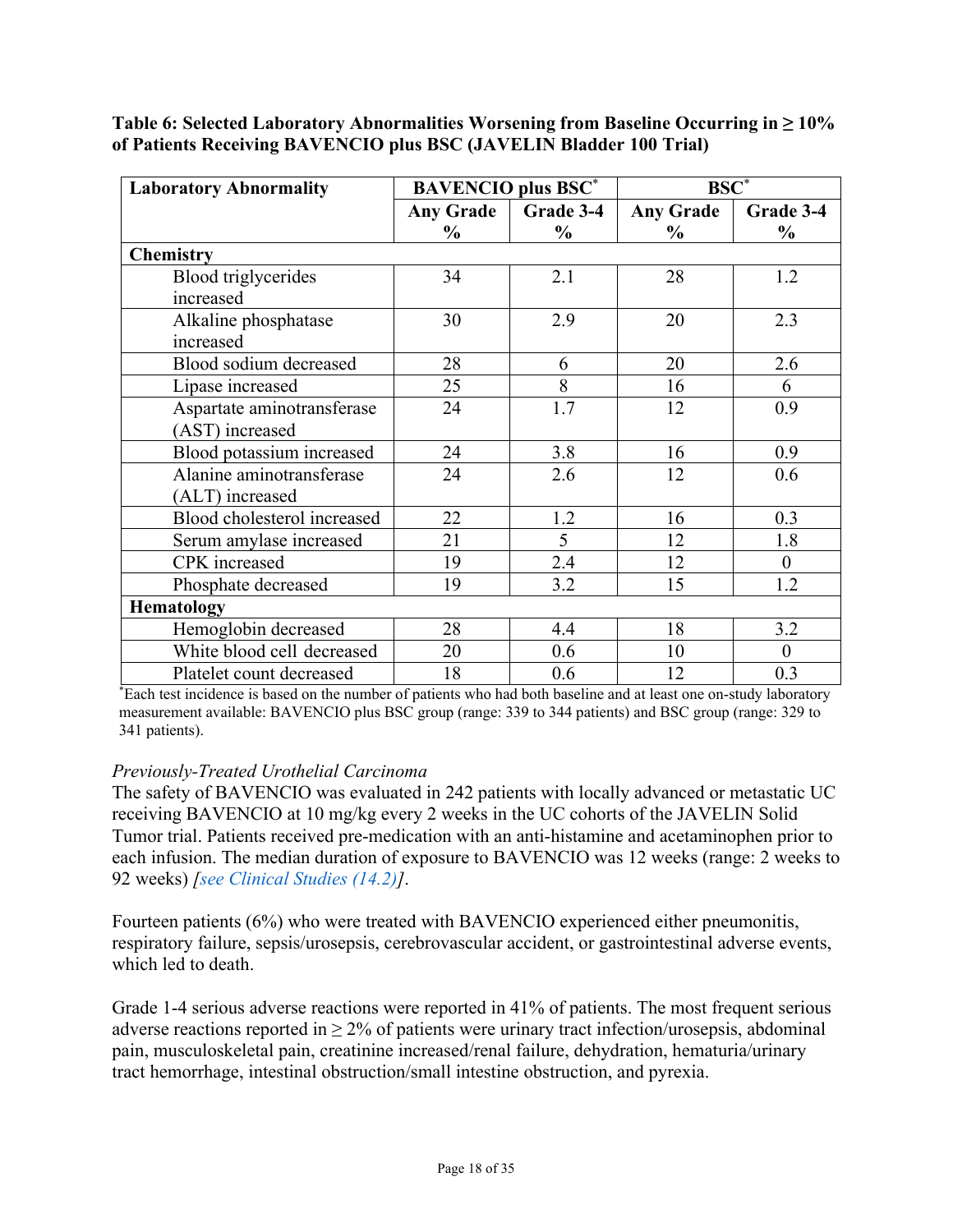Permanent discontinuation due to an adverse reaction for BAVENCIO occurred in 12% of patients. The adverse reaction that resulted in permanent discontinuation in  $> 1\%$  of patients was fatigue.

Dose interruptions due to an adverse reaction, excluding temporary interruptions due to infusion-related reactions, occurred in 29% of patients receiving BAVENCIO. Adverse reactions leading to interruption of BAVENCIO in > 1% of patients were diarrhea, fatigue, dyspnea, urinary tract infection, and rash.

The most common Grade 3 and 4 adverse reactions ( $\geq$  3%) were anemia, fatigue, hyponatremia, hypertension, urinary tract infection, and musculoskeletal pain.

The most common adverse reactions ( $\geq 20\%$ ) were fatigue, infusion-related reaction, musculoskeletal pain, nausea, decreased appetite, and urinary tract infection.

Eleven (4.5%) patients received an oral prednisone dose equivalent to  $\geq$  40 mg daily for an immune-mediated adverse reaction *[\[see Warnings and Precautions \(5\)\]](#page-5-3).*

### Advanced Renal Cell Carcinoma

The safety of BAVENCIO was evaluated in JAVELIN Renal 101. Patients with autoimmune disease other than type I diabetes mellitus, vitiligo, psoriasis, or thyroid disorders not requiring immunosuppressive treatment were excluded. Patients received BAVENCIO 10 mg/kg every 2 weeks administered in combination with axitinib 5 mg twice daily (N=434) or sunitinib 50 mg once daily for 4 weeks followed by 2 weeks off (N=439).

In the BAVENCIO plus axitinib arm, 70% were exposed to BAVENCIO for  $\geq 6$  months and 29% were exposed for ≥ 1 year in JAVELIN Renal 101 *[\[see Clinical Studies \(14.3\)\]](#page-30-0).*

The median age of patients treated with BAVENCIO in combination with axitinib was 62 years (range: 29 to 83), 38% of patients were 65 years or older, 71% were male, 75% were White, and the ECOG performance score was 0 (64%) or 1 (36%).

Fatal adverse reactions occurred in 1.8% of patients receiving BAVENCIO in combination with axitinib. These included sudden cardiac death (1.2%), stroke (0.2%), myocarditis (0.2%), and necrotizing pancreatitis (0.2%).

Serious adverse reactions occurred in 35% of patients receiving BAVENCIO in combination with axitinib. Serious adverse reactions in  $\geq 1\%$  of patients included diarrhea (2.5%), dyspnea (1.8%), hepatotoxicity (1.8%), venous thromboembolic disease (1.6%), acute kidney injury (1.4%), and pneumonia (1.2%).

Permanent discontinuation due to an adverse reaction of either BAVENCIO or axitinib occurred in 22% of patients: 19% BAVENCIO only, 13% axitinib only, and 8% both drugs. The most common adverse reactions (> 1%) resulting in permanent discontinuation of BAVENCIO or the combination were hepatotoxicity (6%) and infusion-related reaction (1.8%).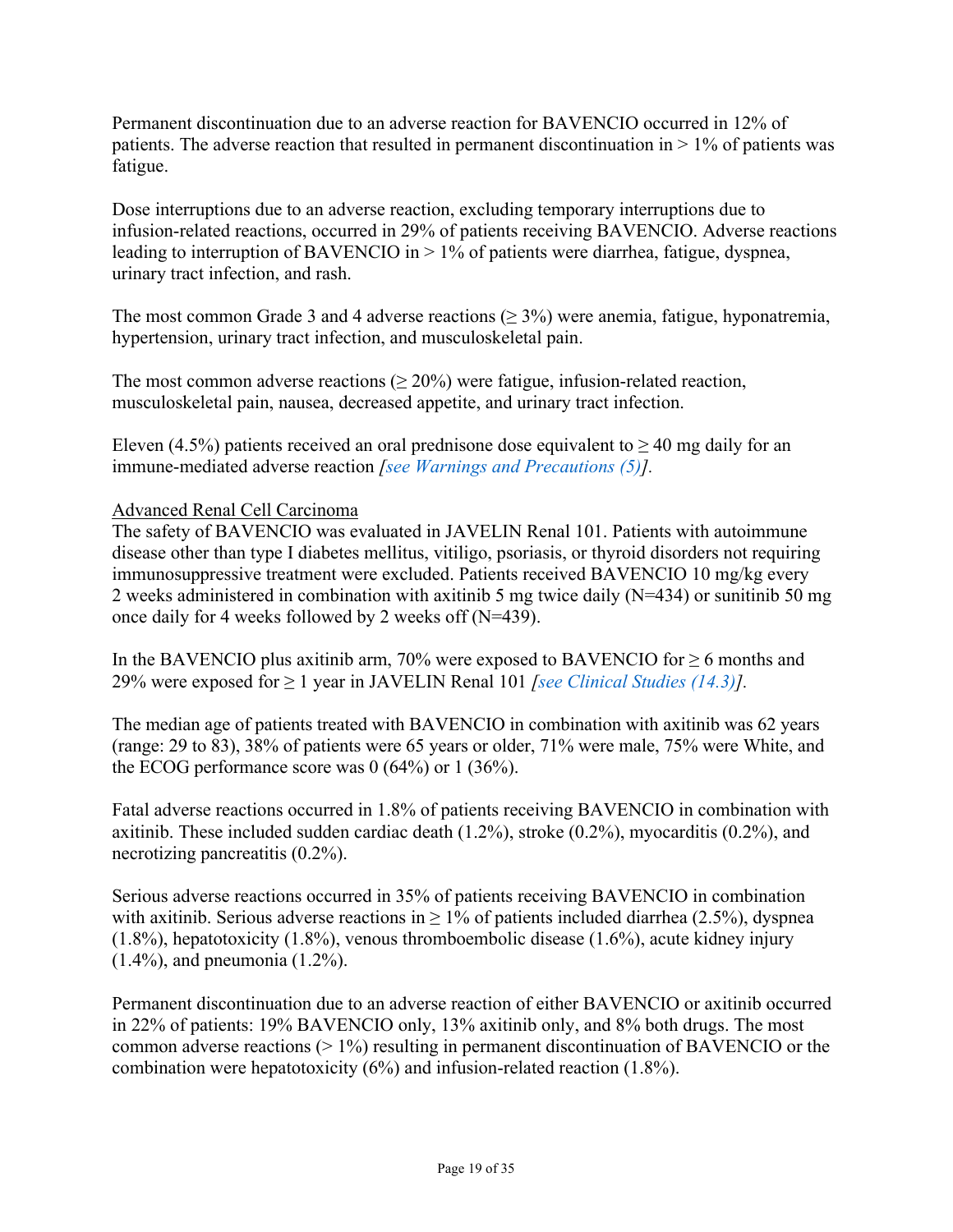Dose interruptions or reductions due to an adverse reaction, excluding temporary interruptions of BAVENCIO infusions due to infusion-related reactions, occurred in 76% of patients receiving BAVENCIO in combination with axitinib. This includes interruption of BAVENCIO in 50% of patients. Axitinib was interrupted in 66% and dose reduced in 19% of patients. The most common adverse reaction ( $> 10\%$ ) resulting in interruption of BAVENCIO was diarrhea (10%) and the most common adverse reactions resulting in either interruption or dose reduction of axitinib were diarrhea (19%), hypertension (18%), palmar-plantar erythrodysesthesia (18%), and hepatotoxicity (10%).

The most common adverse reactions  $(\geq 20\%)$  in patients receiving BAVENCIO in combination with axitinib were diarrhea, fatigue, hypertension, musculoskeletal pain, nausea, mucositis, palmar-plantar erythrodysesthesia, dysphonia, decreased appetite, hypothyroidism, rash, hepatotoxicity, cough, dyspnea, abdominal pain, and headache.

Forty-eight (11%) patients treated with BAVENCIO in combination with axitinib received an oral prednisone dose equivalent to ≥ 40 mg daily for an immune-mediated adverse reaction *[\[see](#page-5-3)  [Warnings and Precautions \(5\)\]](#page-5-3)*.

[Table](#page-20-0) 7 summarizes adverse reactions that occurred in  $\geq 20\%$  of BAVENCIO in combination with axitinib-treated patients.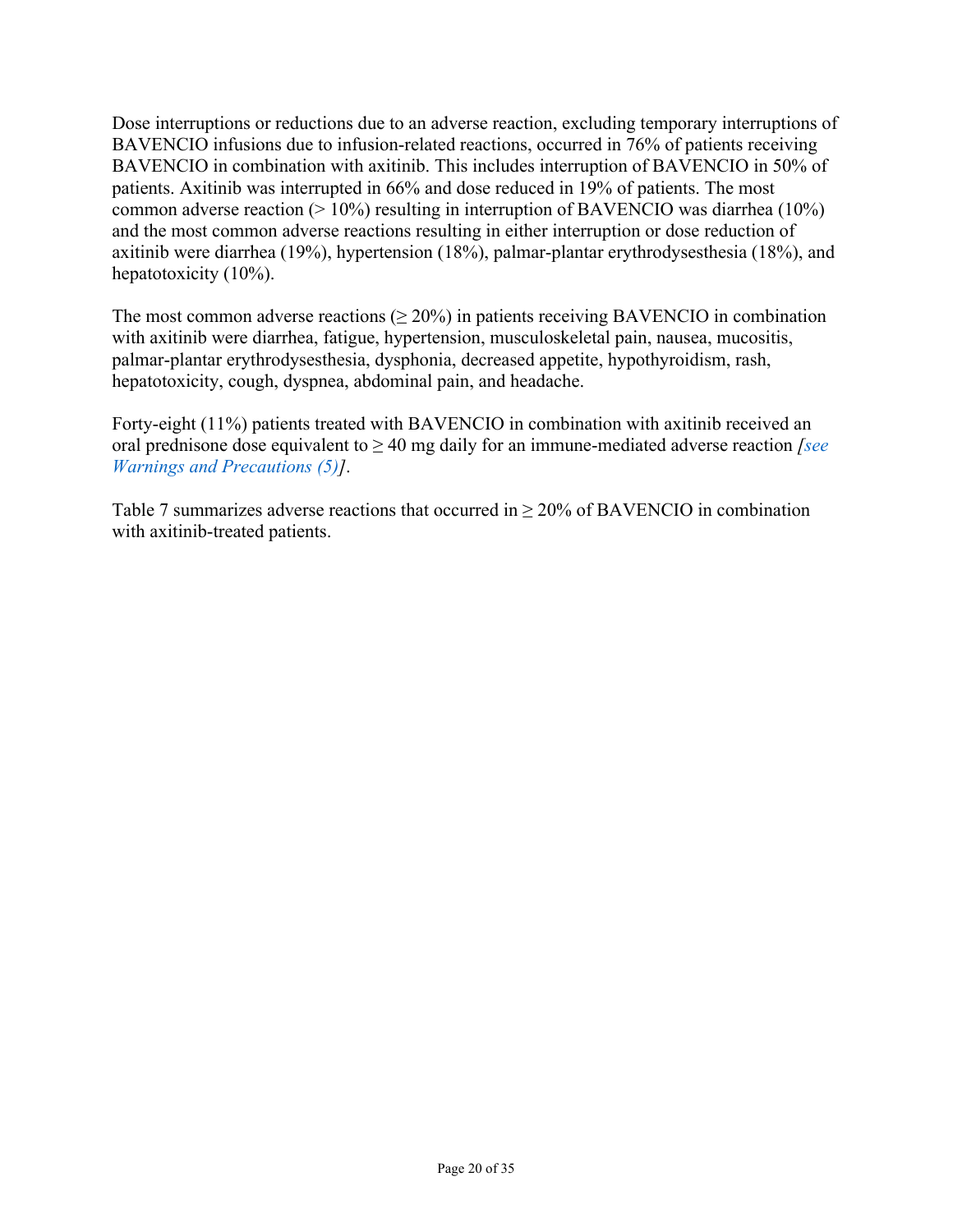| <b>Adverse Reactions</b>                                    | <b>BAVENCIO</b> plus<br><b>Axitinib</b><br>$(N=434)$ |                | <b>Sunitinib</b><br>$(N=439)$ |                |
|-------------------------------------------------------------|------------------------------------------------------|----------------|-------------------------------|----------------|
|                                                             | <b>All Grades</b>                                    | Grade 3-4      | <b>All Grades</b>             | Grade 3-4      |
|                                                             | $\frac{0}{0}$                                        | $\frac{0}{0}$  | $\frac{0}{0}$                 | $\frac{0}{0}$  |
| <b>Gastrointestinal Disorders</b>                           |                                                      |                |                               |                |
| Diarrhea <sup>a</sup>                                       | 62                                                   | 8              | 48                            | 2.7            |
| Nausea                                                      | 34                                                   | 1.4            | 39                            | 1.6            |
| Mucositis <sup>b</sup>                                      | 34                                                   | 2.8            | 35                            | 2.1            |
| Hepatotoxicity <sup>c</sup>                                 | 24                                                   | 9              | 18                            | 3.6            |
| Abdominal pain <sup>d</sup>                                 | 22                                                   | 1.4            | 19                            | 2.1            |
| <b>General Disorders and Administration Site Conditions</b> |                                                      |                |                               |                |
| Fatigue <sup>e</sup>                                        | 53                                                   | 6              | 54                            | 6              |
| <b>Vascular Disorders</b>                                   |                                                      |                |                               |                |
| Hypertensionf                                               | 50                                                   | 26             | 36                            | 17             |
| <b>Musculoskeletal and Connective Tissue Disorders</b>      |                                                      |                |                               |                |
| Musculoskeletal pain <sup>g</sup>                           | 40                                                   | 3.2            | 33                            | 2.7            |
| <b>Skin and Subcutaneous Tissue Disorders</b>               |                                                      |                |                               |                |
| Palmar-plantar erythrodysesthesia                           | 33                                                   | 6              | 34                            | $\overline{4}$ |
| Rash <sup>h</sup>                                           | 25                                                   | 0.9            | 16                            | 0.5            |
| <b>Respiratory, Thoracic and Mediastinal Disorders</b>      |                                                      |                |                               |                |
| Dysphonia                                                   | 31                                                   | 0.5            | 3.2                           | $\overline{0}$ |
| Dyspnea <sup>i</sup>                                        | 23                                                   | $\overline{3}$ | 16                            | 1.8            |
| Cough                                                       | 23                                                   | 0.2            | 19                            | $\theta$       |
| <b>Metabolism and Nutrition Disorders</b>                   |                                                      |                |                               |                |
| Decreased appetite                                          | 26                                                   | 2.1            | 29                            | 0.9            |
| <b>Endocrine Disorders</b>                                  |                                                      |                |                               |                |
| Hypothyroidism                                              | 25                                                   | 0.2            | 14                            | 0.2            |
| <b>Nervous System Disorders</b>                             |                                                      |                |                               |                |
| Headache                                                    | 21                                                   | 0.2            | 16                            | 0.2            |

#### <span id="page-20-0"></span>**Table 7: Adverse Reactions (≥ 20%) of Patients Receiving BAVENCIO in Combination with Axitinib (JAVELIN Renal 101 Trial)**

<sup>a</sup> Diarrhea is a composite term that includes diarrhea, autoimmune colitis, and colitis.

<sup>b</sup> Mucositis is a composite term that includes mucosal inflammation and stomatitis.

<sup>c</sup> Hepatotoxicity is a composite term that includes ALT increased, AST increased, autoimmune hepatitis, bilirubin conjugated, bilirubin conjugated increased, blood bilirubin increased, drug-induced liver injury, hepatic enzyme increased, hepatic function abnormal, hepatitis, hepatitis fulminant, hepatocellular injury, hepatotoxicity, hyperbilirubinemia, immune-mediated hepatitis, liver function test increased, liver disorder, liver injury, and transaminases increased.

<sup>d</sup> Abdominal pain is a composite term that includes abdominal pain, flank pain, abdominal pain upper, and abdominal pain lower.

<sup>e</sup> Fatigue is a composite term that includes fatigue and asthenia.

<sup>f</sup> Hypertension is a composite term that includes hypertension and hypertensive crisis.

<sup>g</sup> Musculoskeletal pain is a composite term that includes musculoskeletal pain, musculoskeletal chest pain, myalgia, back pain, bone pain, musculoskeletal discomfort, neck pain, spinal pain, and pain in extremity.

 $h$ Rash is a composite term that includes rash, rash generalized, rash macular, rash maculo-papular, rash pruritic, rash erythematous, rash papular, and rash pustular.

<sup>i</sup> Dyspnea is a composite term that includes dyspnea, dyspnea exertional and dyspnea at rest.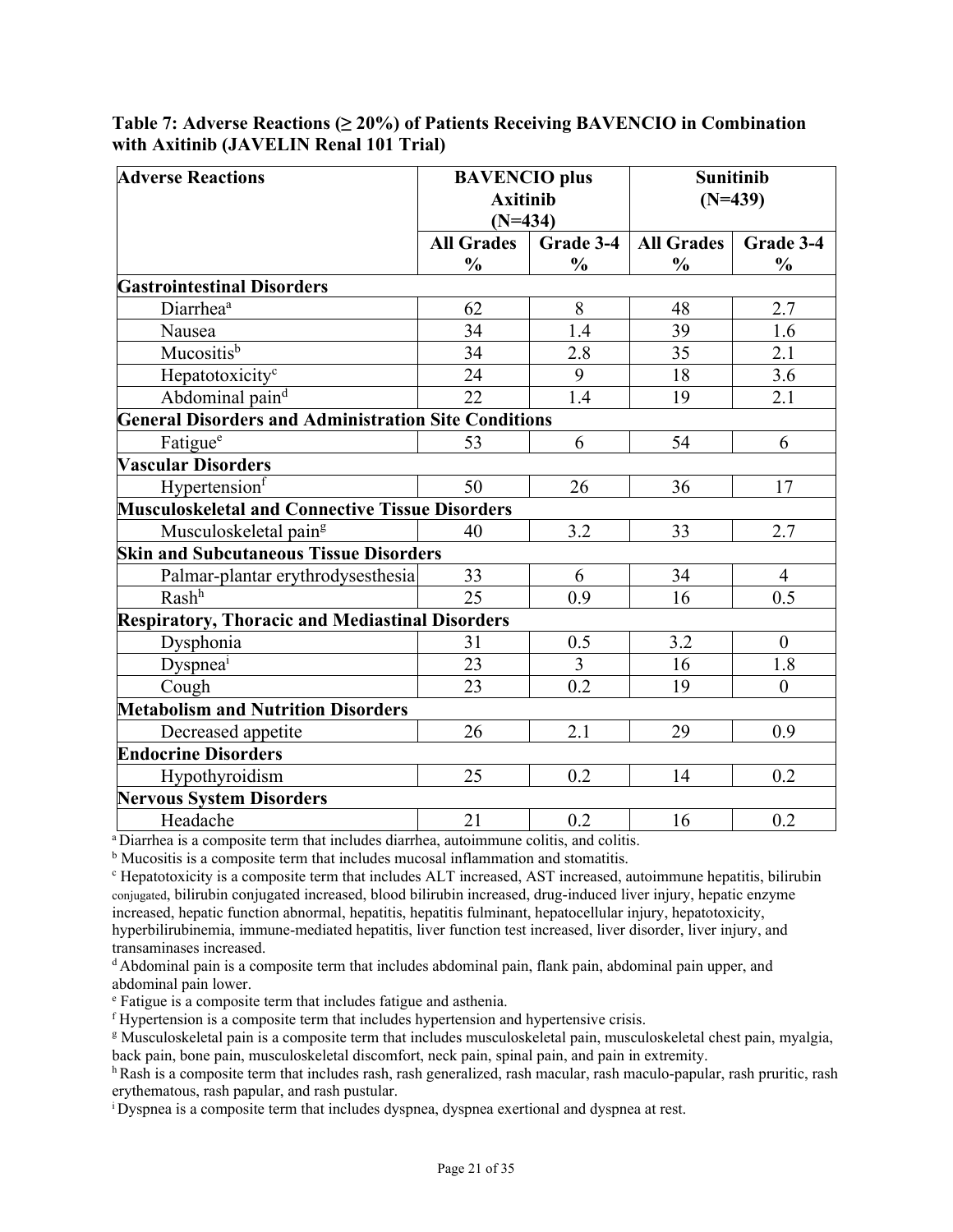Other clinically important adverse reactions that occurred in less than 20% of patients in JAVELIN Renal 101 included arthralgia, weight decreased, and chills.

Patients received pre-medication with an anti-histamine and acetaminophen prior to each infusion. Infusion-related reactions occurred in 12% (Grade 3: 1.6%; no Grade 4) of patients treated with BAVENCIO in combination with axitinib.

[Table](#page-21-1) 8 summarizes selected laboratory abnormalities that occurred in  $\geq$  20% of BAVENCIO in combination with axitinib-treated patients.

<span id="page-21-1"></span>

| Table 8: Selected Laboratory Abnormalities Worsening from Baseline Occurring in $\geq 20\%$ |
|---------------------------------------------------------------------------------------------|
| of Patients Receiving BAVENCIO in Combination with Axitinib (JAVELIN Renal 101)             |
| Trial)                                                                                      |

| <b>Laboratory Abnormality</b>                 | <b>BAVENCIO</b> plus<br>Axitinib <sup>*</sup> |                   | Sunitinib <sup>*</sup>   |                            |  |
|-----------------------------------------------|-----------------------------------------------|-------------------|--------------------------|----------------------------|--|
|                                               | <b>Any Grade</b><br>$\%$                      | Grade 3-4<br>$\%$ | <b>Any Grade</b><br>$\%$ | Grade 3-4<br>$\frac{6}{9}$ |  |
| <b>Chemistry</b>                              |                                               |                   |                          |                            |  |
| <b>Blood</b> triglycerides<br>increased       | 71                                            | 13                | 48                       | 5                          |  |
| Blood creatinine increased                    | 62                                            | 2.3               | 68                       | 1.4                        |  |
| Blood cholesterol increased                   | 57                                            | 1.9               | 22                       | 0.7                        |  |
| Alanine aminotransferase<br>increased (ALT)   | 50                                            | 9                 | 46                       | 3.2                        |  |
| Aspartate aminotransferase<br>increased (AST) | 47                                            | 7                 | 57                       | 3.2                        |  |
| Blood sodium decreased                        | 38                                            | 9                 | 37                       | 10                         |  |
| Lipase increased                              | 37                                            | 14                | 25                       |                            |  |
| Blood potassium increased                     | 35                                            | 3                 | 28                       | 3.9                        |  |
| Blood bilirubin increased                     | 21                                            | 1.4               | 23                       | 1.4                        |  |
| <b>Hematology</b>                             |                                               |                   |                          |                            |  |
| Platelet count decreased                      | 27                                            | 0.7               | 80                       | 15                         |  |
| Hemoglobin decreased                          | 21                                            | 2.1               | 65                       | 8                          |  |

\* Each test incidence is based on the number of patients who had both baseline and at least one on-study laboratory measurement available: BAVENCIO in combination with axitinib group (range: 413 to 428 patients) and sunitinib group (range: 405 to 433 patients).

### <span id="page-21-0"></span>**6.2 Immunogenicity**

As with all therapeutic proteins, there is potential for immunogenicity. The detection of antibody formation is highly dependent on the sensitivity and specificity of the assay. Additionally, the observed incidence of antibody (including neutralizing antibody) positivity in an assay may be influenced by several factors including assay methodology, sample handling, timing of sample collection, concomitant medications, and underlying disease. For these reasons, comparison of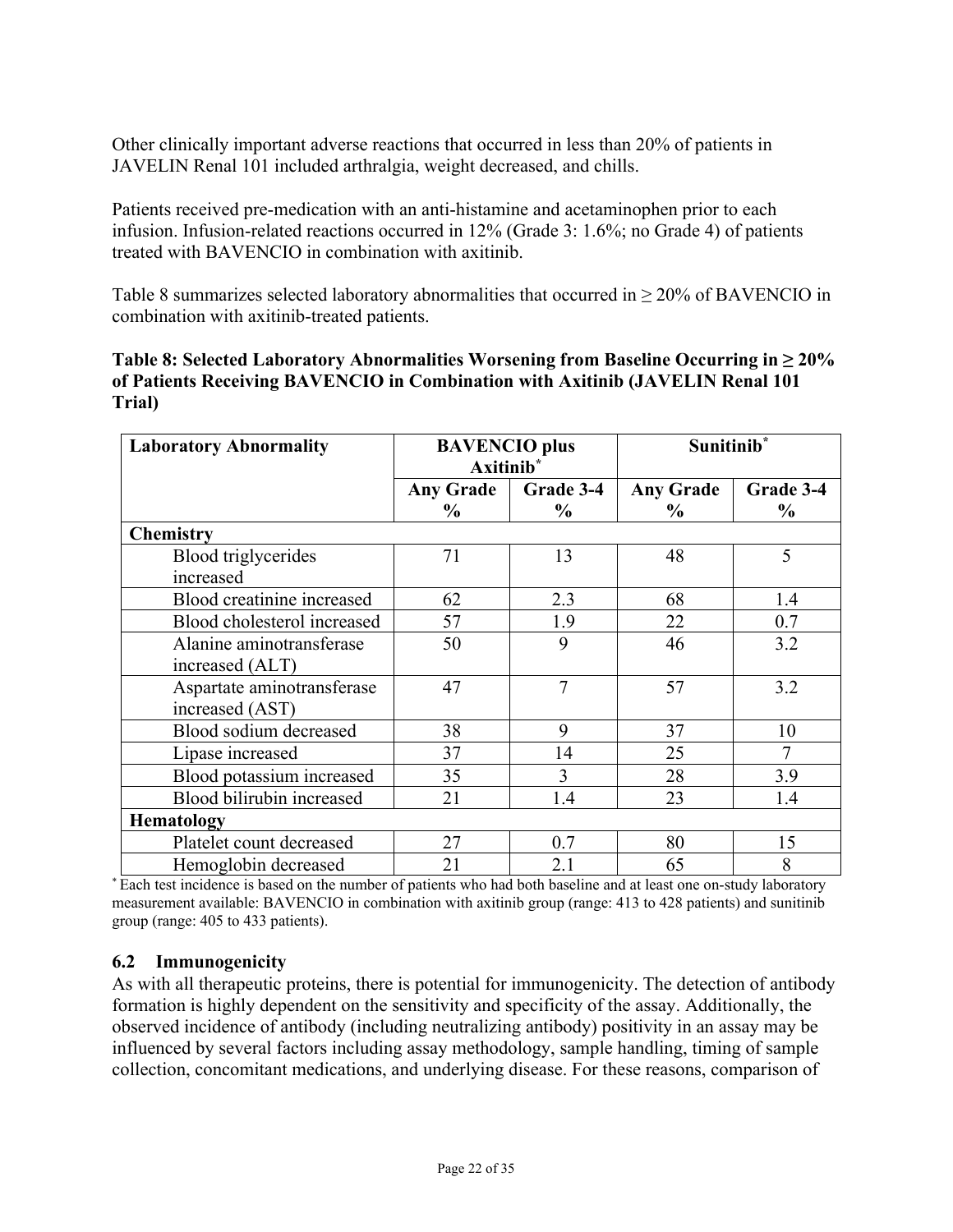the incidence of antibodies to avelumab in the studies described below with the incidence of antibodies in other studies or to other products may be misleading.

Of the 344 patients treated with BAVENCIO 10 mg/kg as an intravenous infusion every 2 weeks plus BSC, 325 were evaluable for treatment-emergent anti-drug antibodies (ADA) and 62 (19.1%) tested positive in the JAVELIN Bladder 100 trial.

Of the 480 patients treated with BAVENCIO 10 mg/kg as an intravenous infusion every 2 weeks in combination with axitinib 5 mg twice daily, 453 were evaluable for treatment-emergent ADA and 66 (15%) tested positive in the JAVELIN Renal 100 and JAVELIN Renal 101 trials.

Patients who tested positive for treatment-emergent ADA had decreased systemic BAVENCIO exposure *[\[see Clinical Pharmacology \(12.3\)\]](#page-24-4).* In exploratory analyses, the effect of ADA on the efficacy or safety could not be determined due to insufficient numbers of patients in the ADA-positive subgroup and confounding variables.

## <span id="page-22-1"></span>**8 USE IN SPECIFIC POPULATIONS**

# <span id="page-22-0"></span>**8.1 Pregnancy**

### Risk Summary

Based on its mechanism of action, BAVENCIO can cause fetal harm when administered to a pregnant woman. There are no available data on the use of BAVENCIO in pregnant women *[\[see](#page-24-2)  [Clinical Pharmacology \(12.1\)\]](#page-24-2)*. Animal studies have demonstrated that inhibition of the PD-1/PD-L1 pathway can lead to increased risk of immune-mediated rejection of the developing fetus resulting in fetal death *[\[see Data\]](#page-22-2)*. Human IgG1 immunoglobulins (IgG1) are known to cross the placenta. Therefore, BAVENCIO has the potential to be transmitted from the mother to the developing fetus. If this drug is used during pregnancy, or if the patient becomes pregnant while taking this drug, advise the patient of the potential risk to a fetus.

In the U.S. general population, the estimated background risk of major birth defects and miscarriage in clinically recognized pregnancies is 2% to 4% and 15% to 20%, respectively.

### <span id="page-22-2"></span>Data

### *Animal Data*

Animal reproduction studies have not been conducted with BAVENCIO to evaluate its effect on reproduction and fetal development. A central function of the PD-1/PD-L1 pathway is to preserve pregnancy by maintaining maternal immune tolerance to the fetus. In murine models of pregnancy, blockade of PD-L1 signaling has been shown to disrupt tolerance to the fetus and to result in an increase in fetal loss; therefore, potential risks of administering BAVENCIO during pregnancy include increased rates of abortion or stillbirth. As reported in the literature, there were no malformations related to the blockade of PD-1/PD-L1 signaling in the offspring of these animals; however, immune-mediated disorders occurred in PD-1 and PD-L1 knockout mice. Based on its mechanism of action, fetal exposure to BAVENCIO may increase the risk of developing immune-related disorders or altering the normal immune response.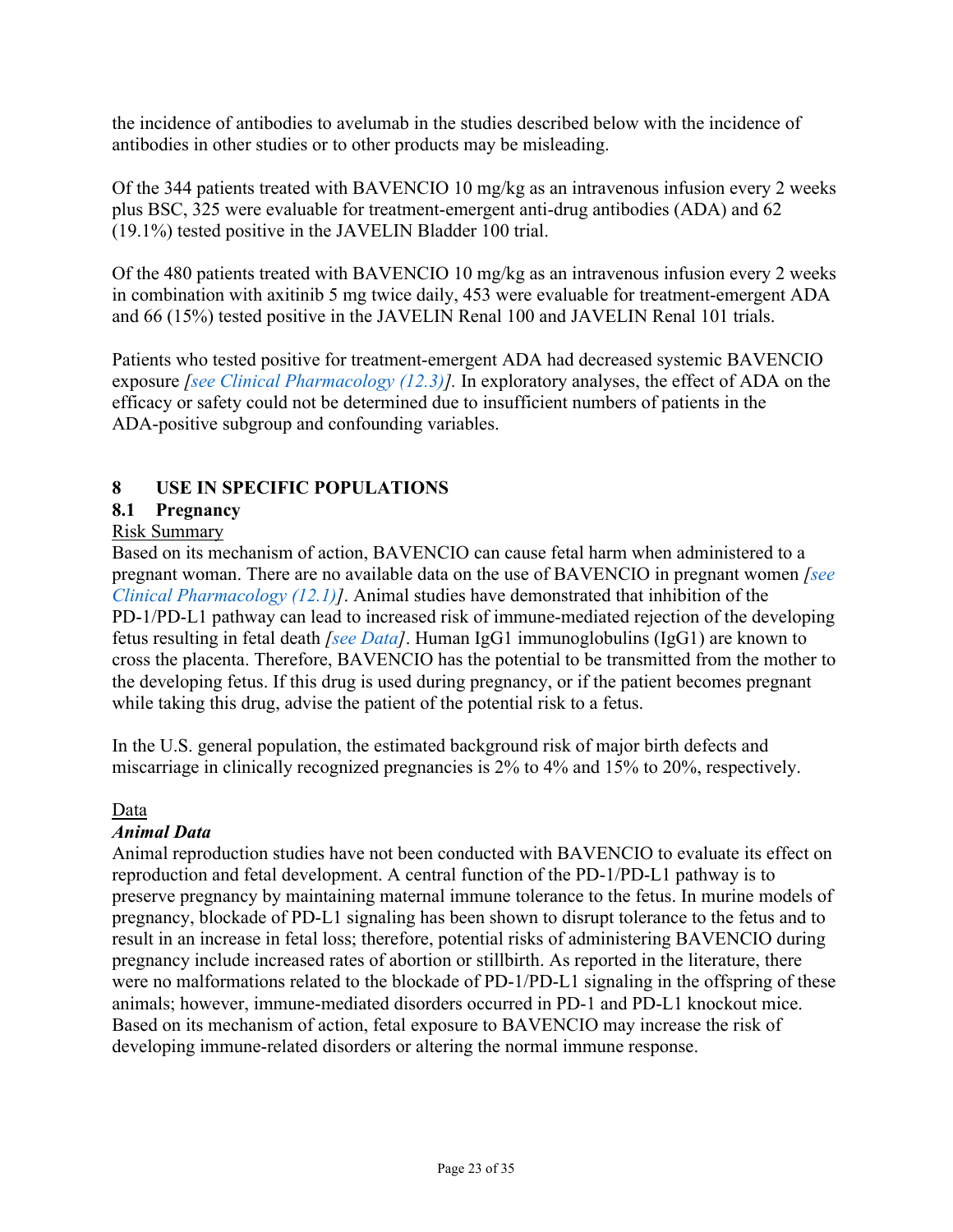## <span id="page-23-1"></span>**8.2 Lactation**

#### Risk Summary

There is no information regarding the presence of avelumab in human milk, the effects on the breastfed infant, or the effects on milk production. Since many drugs including antibodies are excreted in human milk, advise a lactating woman not to breastfeed during treatment and for at least one month after the last dose of BAVENCIO due to the potential for serious adverse reactions in breastfed infants.

#### <span id="page-23-0"></span>**8.3 Females and Males of Reproductive Potential**

#### Contraception

Based on its mechanism of action, BAVENCIO can cause fetal harm when administered to a pregnant woman *[\[see Use in Specific Populations \(8.1\)\]](#page-22-0)*. Advise females of reproductive potential to use effective contraception during treatment with BAVENCIO and for at least 1 month after the last dose of BAVENCIO.

#### <span id="page-23-2"></span>**8.4 Pediatric Use**

The safety and effectiveness of BAVENCIO have been established in pediatric patients aged 12 years and older for metastatic MCC. Use of BAVENCIO in this age group is supported by evidence from adequate and well-controlled studies of BAVENCIO in adults with additional population pharmacokinetic data demonstrating that age and body weight had no clinically meaningful effect on the steady state exposure of avelumab, that drug exposure is generally similar between adults and pediatric patients age 12 years and older for monoclonal antibodies, and that the course of MCC is sufficiently similar in adult and pediatric patients to allow extrapolation of data in adults to pediatric patients. The recommended dose in pediatric patients 12 years of age or greater is the same as that in adults *[\[see Dosage and Administration \(2.2\),](#page-1-4) [Clinical Pharmacology \(12.3\),](#page-24-4) [and Clinical Studies \(14\)\]](#page-26-1)*.

Safety and effectiveness of BAVENCIO have not been established in pediatric patients less than 12 years of age.

#### <span id="page-23-3"></span>**8.5 Geriatric Use**

Metastatic Merkel Cell Carcinoma

Clinical studies of BAVENCIO in MCC did not include sufficient numbers of patients aged 65 and over to determine whether they respond differently from younger patients.

#### Locally Advanced or Metastatic Urothelial Carcinoma

Of the 344 patients randomized to BAVENCIO 10 mg/kg plus BSC in the JAVELIN Bladder 100 trial, 63% were 65 years or older and 24% were 75 years or older. No overall differences in safety or efficacy were reported between elderly patients and younger patients.

#### Advanced Renal Cell Carcinoma

Of the 434 patients randomized to BAVENCIO 10 mg/kg administered in combination with axitinib 5 mg twice daily in the JAVELIN Renal 101 trial, 38% were 65 years or older and 8% were 75 years or older. No overall difference in safety or efficacy were reported between elderly patients and younger patients.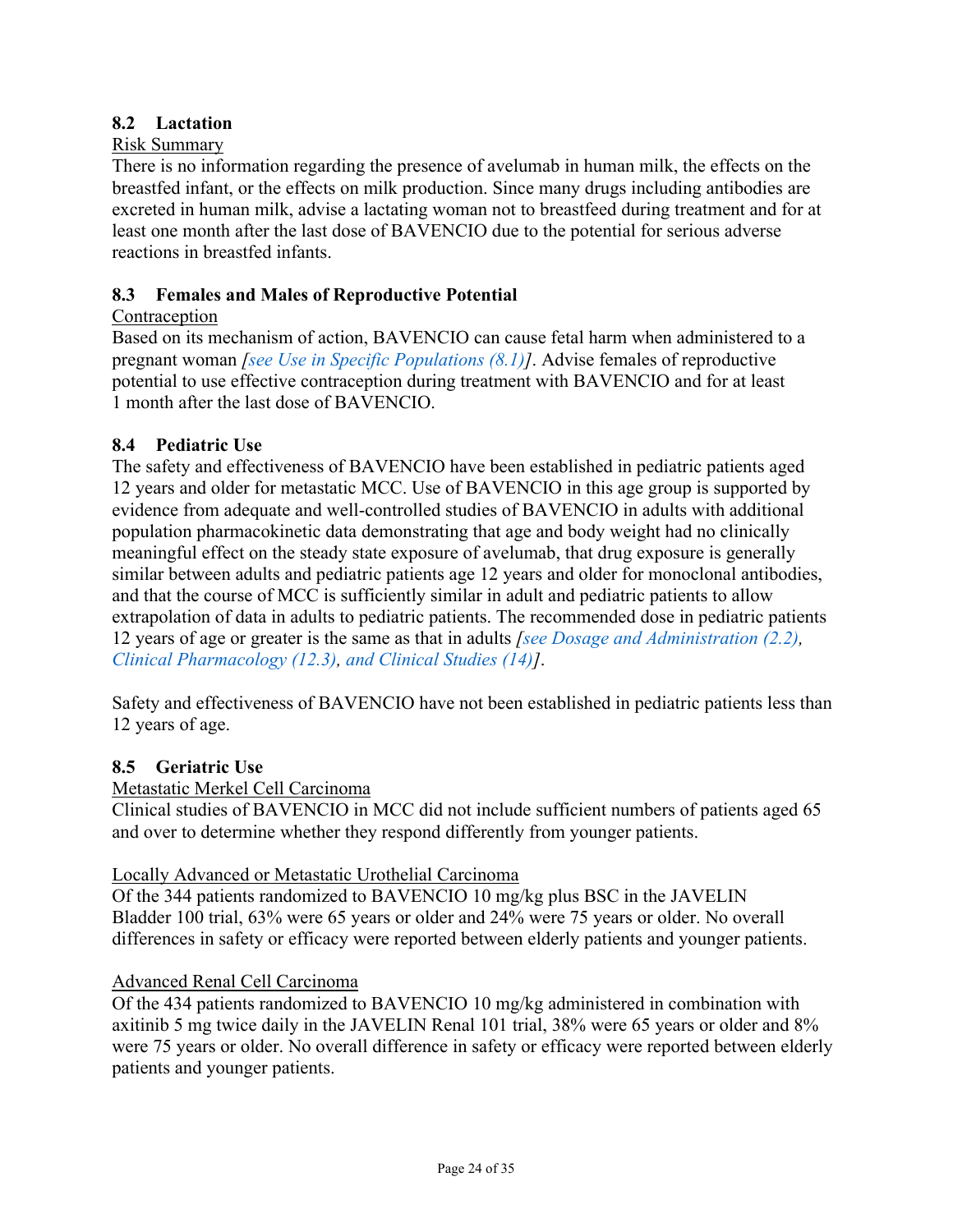## <span id="page-24-0"></span>**11 DESCRIPTION**

Avelumab is a programmed death ligand1 (PD-L1) blocking antibody. Avelumab- is a human IgG1 lambda monoclonal antibody produced in Chinese hamster ovary cells and has a molecular weight of approximately 147 kDa.

BAVENCIO (avelumab) Injection for intravenous use is a sterile, preservative-free, nonpyrogenic, clear, colorless to slightly yellow solution. Each single-dose vial contains 200 mg avelumab in 10 mL (20 mg/mL). Each mL contains 20 mg avelumab, D-mannitol (51 mg), glacial acetic acid (0.6 mg), polysorbate 20 (0.5 mg), sodium hydroxide (0.3 mg), and Water for Injection. The pH range of the solution is  $5.0 - 5.6$ .

## <span id="page-24-1"></span>**12 CLINICAL PHARMACOLOGY**

### <span id="page-24-2"></span>**12.1 Mechanism of Action**

PD-L1 may be expressed on tumor cells and tumor-infiltrating immune cells and can contribute to the inhibition of the anti-tumor immune response in the tumor microenvironment. Binding of PD-L1 to the PD-1 and B7.1 receptors found on T cells and antigen presenting cells suppresses cytotoxic T-cell activity, T-cell proliferation, and cytokine production. Avelumab binds PD-L1 and blocks the interaction between PD-L1 and its receptors PD-1 and B7.1. This interaction releases the inhibitory effects of PD-L1 on the immune response resulting in the restoration of immune responses, including anti-tumor immune responses. Avelumab has also been shown to induce antibody-dependent cell-mediated cytotoxicity (ADCC) in vitro. In syngeneic mouse tumor models, blocking PD-L1 activity resulted in decreased tumor growth.

### <span id="page-24-3"></span>**12.2 Pharmacodynamics**

Based on exposure efficacy and exposure safety relationships, there are no expected clinically meaningful differences in the safety or efficacy of BAVENCIO administered every 2 weeks at 800 mg or 10 mg/kg in patients with metastatic Merkel cell carcinoma, in patients with urothelial carcinoma and in patients with advanced renal cell carcinoma.

### <span id="page-24-4"></span>**12.3 Pharmacokinetics**

Avelumab pharmacokinetics (PK) was assessed using a population PK approach for both singleagent BAVENCIO and BAVENCIO in combination with axitinib. There are no expected clinically meaningful differences in exposure of avelumab administered every 2 weeks at 800 mg or 10 mg/kg in both settings.

### *BAVENCIO as a single agent*

The pharmacokinetics of avelumab as a single agent was studied in 1629 patients who received doses ranging from 1 to 20 mg/kg every 2 weeks. The data showed that the exposure of avelumab increased dose-proportionally in the dose range of 10 to 20 mg/kg every 2 weeks. Steady-state concentrations of avelumab were reached after approximately 4 to 6 weeks (2 to 3 cycles) of repeated dosing, and the systemic accumulation was approximately 1.25-fold. The geometric mean volume of distribution at steady state for a subject receiving 10 mg/kg was 4.72 L. The primary elimination mechanism of avelumab is proteolytic degradation. Based on population pharmacokinetic analyses in patients with solid tumors, the total systemic clearance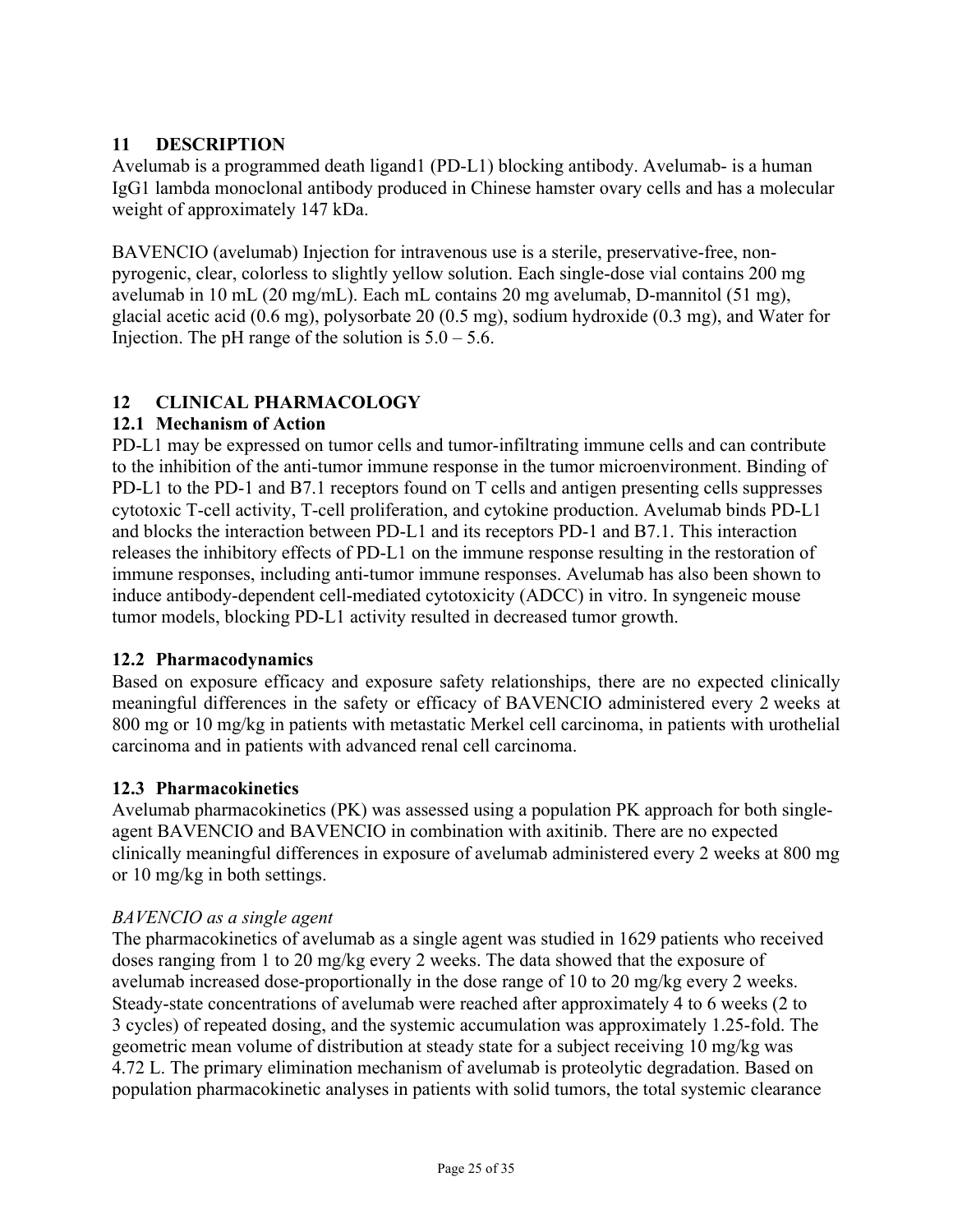was 0.59 L/day and the terminal half-life was 6.1 days in patients receiving 10 mg/kg. In a post hoc analysis, avelumab clearance was found to decrease over time in patients with MCC, with a mean maximal reduction (% coefficient of variation [CV%]) from baseline value of approximately 32.1% (36.2%), which is not considered clinically important. There was no evidence to suggest a change of avelumab clearance over time in patients with UC.

## *BAVENCIO with axitinib*

When BAVENCIO 10 mg/kg was administered in combination with axitinib 5 mg, the respective exposures of avelumab and axitinib were comparable to the single agents. There was no evidence to suggest a clinically relevant change of avelumab clearance over time in patients with advanced RCC.

## Specific Populations

Body weight was positively correlated with total systemic clearance in population pharmacokinetic analyses. No clinically meaningful differences in pharmacokinetics were observed in the clearance of avelumab based on age; sex; race; PD-L1 status; tumor burden; mild [calculated creatinine clearance (CLcr) 60 to 89 mL/min, n=623 as estimated by the Cockcroft-Gault formula], moderate [CLcr 30 to 59 mL/min, n=320], or severe [CLcr 15 to 29 mL/min, n=4] renal impairment; and mild [bilirubin less than or equal to ULN and AST greater than ULN or bilirubin between 1 and 1.5 times ULN, n=217] or moderate [bilirubin between 1.5 and 3 times ULN, n=4] hepatic impairment. There are limited data from patients with severe hepatic impairment [bilirubin greater than  $3$  times ULN,  $n=1$ ], and the effect of severe hepatic impairment on the pharmacokinetics of avelumab is unknown. In patients with advanced UC or advanced RCC, BAVENCIO clearance in patients who tested positive for treatment-emergent ADA was approximately 15% higher as compared to clearance in patients who tested negative for treatment-emergent ADA.

## <span id="page-25-0"></span>**13 NONCLINICAL TOXICOLOGY**

## <span id="page-25-1"></span>**13.1 Carcinogenesis, Mutagenesis, Impairment of Fertility**

No studies have been conducted to assess the potential of avelumab for genotoxicity or carcinogenicity.

Fertility studies have not been conducted with avelumab; however, an assessment of male and female reproductive organs was included in 3-month repeat-dose toxicity study in Cynomolgus monkeys. Weekly administration of avelumab did not result in any notable effects in the male and female reproductive organs.

## <span id="page-25-2"></span>**13.2 Animal Toxicology and/or Pharmacology**

In animal models, inhibition of PD-L1/PD-1 signaling increased the severity of some infections and enhanced inflammatory responses. M. tuberculosis-infected PD-1 knockout mice exhibit markedly decreased survival compared with wild-type controls, which correlated with increased bacterial proliferation and inflammatory responses in these animals. PD-L1 and PD-1 knockout mice and mice receiving PD-L1 blocking antibody have also shown decreased survival following infection with lymphocytic choriomeningitis virus.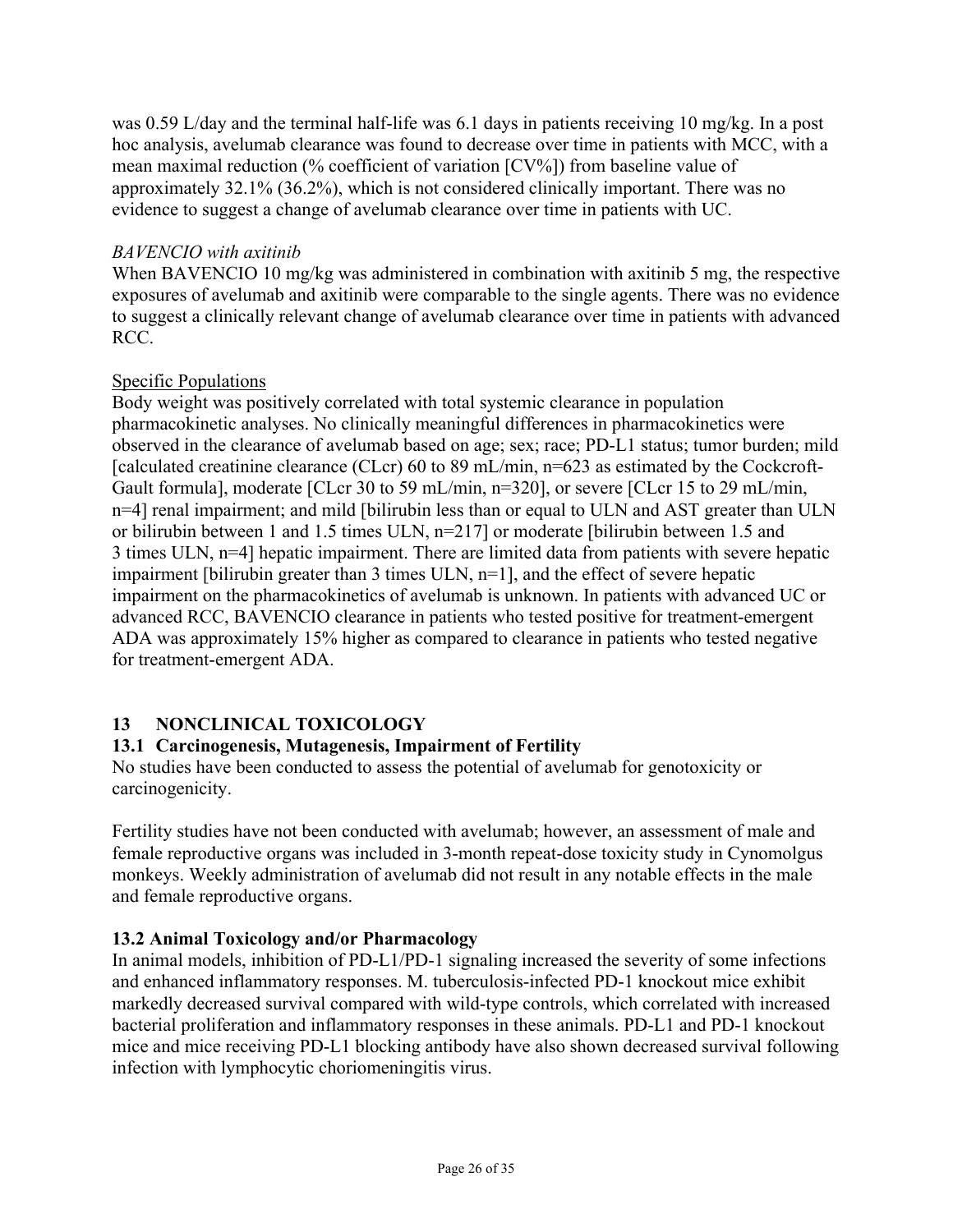## <span id="page-26-1"></span>**14 CLINICAL STUDIES**

#### <span id="page-26-0"></span>**14.1 Metastatic Merkel Cell Carcinoma**

The efficacy and safety of BAVENCIO was demonstrated in the JAVELIN Merkel 200 trial (NCT02155647), an open-label, single-arm, multi-center study conducted in patients with histologically confirmed metastatic MCC whose disease had progressed on or after chemotherapy administered for distant metastatic disease. The trial excluded patients with autoimmune disease; medical conditions requiring systemic immunosuppression; prior organ or allogeneic stem cell transplantation; prior treatment with anti-PD-1, anti-PD-L1, or anti-CTLA-4 antibodies; CNS metastases; infection with HIV, hepatitis B, or hepatitis C; or ECOG performance score  $\geq 2$ .

Patients received BAVENCIO 10 mg/kg as an intravenous infusion over 60 minutes every 2 weeks until disease progression or unacceptable toxicity. Patients with radiological disease progression not associated with significant clinical deterioration, defined as no new or worsening symptoms, no change in performance status for greater than 2 weeks, and no need for salvage therapy, could continue treatment. Tumor response assessments were performed every 6 weeks. The major efficacy outcome measures were confirmed overall response rate (ORR) according to Response Evaluation Criteria in Solid Tumors (RECIST) v1.1 as assessed by a blinded independent central review committee (IRC) and IRC-assessed duration of response. The efficacy analysis was conducted when the last patient enrolled had completed 12 months of follow-up.

A total of 88 patients were enrolled. Baseline patient characteristics were a median age of 73 years (range: 33 to 88), 74% of patients were male, 92% were White, and the ECOG performance score was 0 (56%) or 1 (44%). Seventy-five percent of patients were 65 years or older, 35% were 75 or older, and 3% were 85 or older. Sixty-five percent of patients were reported to have had one prior anti-cancer therapy for metastatic MCC and 35% had two or more prior therapies. Fifty-three percent of patients had visceral metastases. All patients had tumor samples evaluated for PD-L1 expression; of these,  $66\%$  were PD-L1-positive ( $\geq 1\%$  of tumor cells), 18% were PD-L1 negative, and 16% had non-evaluable results by an investigational immunohistochemistry assay. Archival tumor samples were evaluated for Merkel cell polyomavirus (MCV) using an investigational assay; of the 77 patients with evaluable results, 52% had evidence of MCV.

Efficacy results are presented in [Table](#page-27-1) 9. Responses were observed in patients regardless of tumor PD-L1 expression or presence of MCV.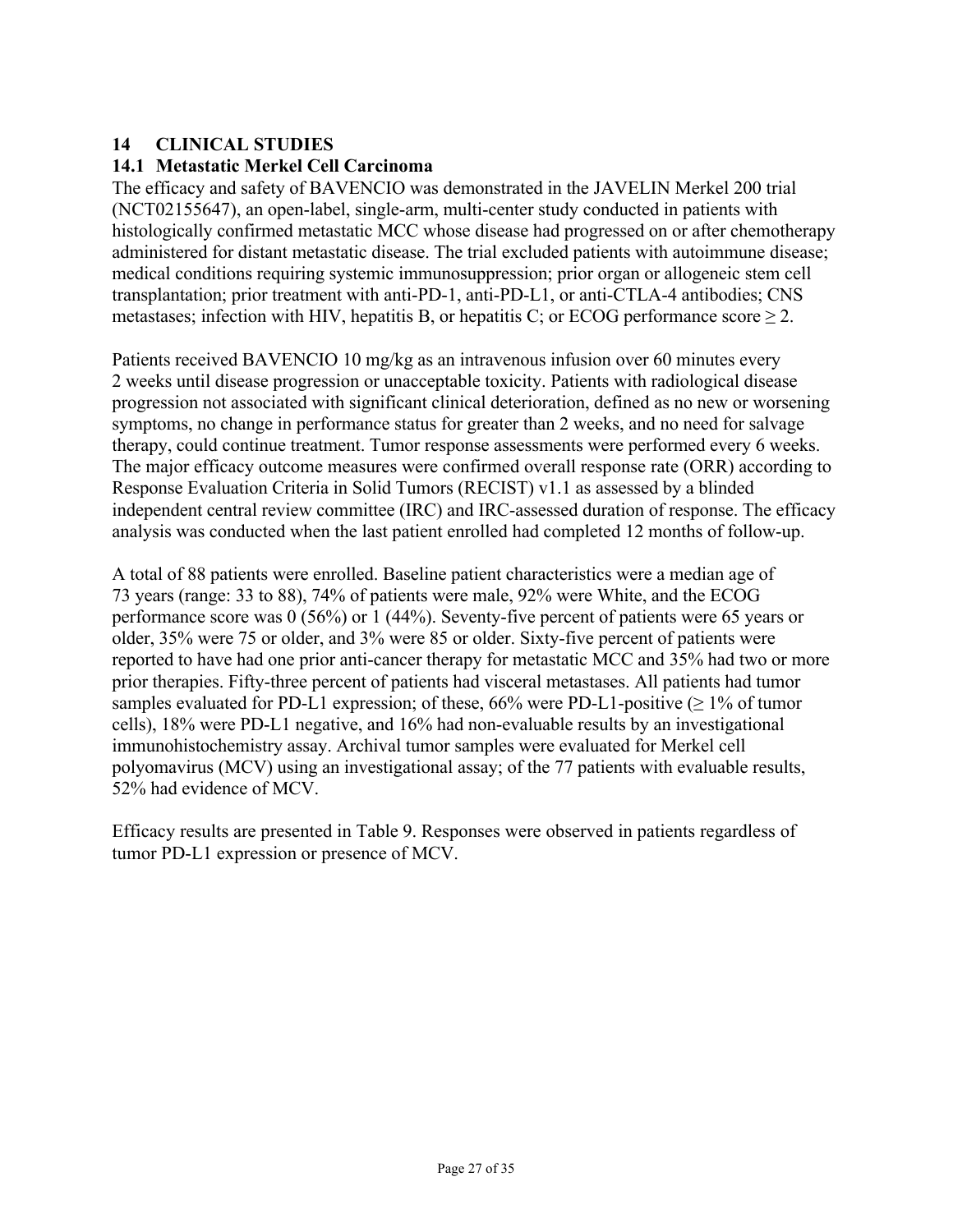| <b>Efficacy Endpoints</b>                 | <b>Results</b><br>$(N=88)$ |
|-------------------------------------------|----------------------------|
| <b>Overall Response Rate (ORR)</b>        |                            |
| Overall response rate, (95% CI)           | 33.0% (23.3%, 43.8%)       |
| Complete response (CR) rate, (95% CI)     | $11.4\%$ (6.6%, 19.9%)     |
| Partial response (PR) rate, (95% CI)      | 21.6% (13.5%, 31.7%)       |
| <b>Duration of Response (DOR)</b>         | $N = 29$                   |
| Range in months                           | 2.8 to $23.3+$             |
| Patients with DOR $\geq$ 6 months, n (%)  | 25(86%)                    |
| Patients with DOR $\geq$ 12 months, n (%) | (45%)                      |

### <span id="page-27-1"></span>**Table 9: Efficacy Results of the JAVELIN Merkel 200 Trial**

CI: Confidence interval.

## <span id="page-27-0"></span>**14.2 Locally Advanced or Metastatic Urothelial Carcinoma**

#### *First-Line Maintenance Treatment of Urothelial Carcinoma*

The efficacy and safety of BAVENCIO was demonstrated in the JAVELIN Bladder 100 trial (NCT02603432), a randomized, multi-center, open-label study conducted in 700 patients with unresectable, locally advanced or metastatic urothelial carcinoma that did not progress with firstline platinum-containing chemotherapy. Patients with autoimmune disease or a medical condition that required immunosuppression were excluded.

Randomization was stratified by best response to chemotherapy (CR/PR vs. stable disease [SD]) and site of metastasis (visceral vs. non-visceral) at the time of initiating first-line chemotherapy. Patients were randomized (1:1) to receive either BAVENCIO 10 mg/kg intravenous infusion every 2 weeks plus best supportive care (BSC) or BSC alone. Treatment was initiated within 4-10 weeks after the last dose of chemotherapy.

Treatment with BAVENCIO continued until RECIST v1.1-defined progression of disease by Blinded Independent Central Review (BICR) assessment or unacceptable toxicity. Administration of BAVENCIO was permitted beyond RECIST-defined disease progression if the patient was clinically stable and was considered to be deriving clinical benefit by the investigator. Assessment of tumor status was performed at baseline, 8 weeks after randomization, then every 8 weeks up to 12 months after randomization, and every 12 weeks thereafter until documented confirmed disease progression based on BICR assessment per RECIST v1.1.

Baseline characteristics were well-balanced between arms. Overall, the median age was 69 years (range: 32 to 90), with 66% of patients  $\geq$  65 years of age and 24% of patients  $\geq$  75 years of age. Most patients were male (77%). The majority of patients were White (67%) and 22% were Asian. Baseline ECOG PS was 0 (61%) or 1 (39%).

Fifty-six percent (56%) of patients received prior gemcitabine plus cisplatin, 38% of patients received prior gemcitabine plus carboplatin, and 6% of patients received prior gemcitabine plus cisplatin and gemcitabine plus carboplatin. Best response to first-line chemotherapy was CR or PR (72%) or SD (28%). Sites of metastasis prior to chemotherapy were visceral (55%) or nonvisceral (45%). Fifty-one (51%) of patients had PD-L1-positive-tumors, 39% of patients had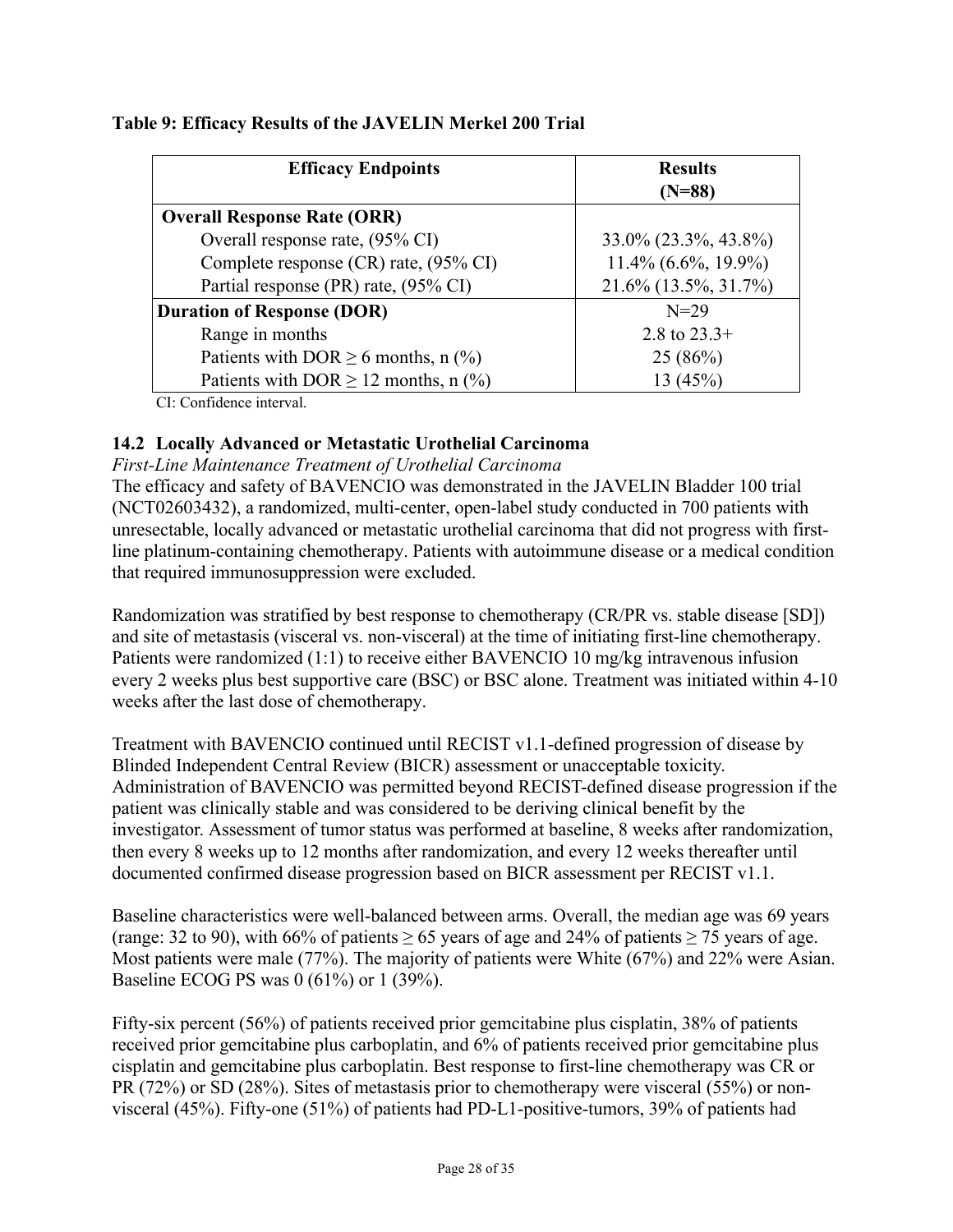PD-L1-negative tumors, and 10% of patients had unknown PD-L1 tumor status. Six percent (6%) of patients received another PD-1/PD-L1 checkpoint inhibitor after discontinuation of treatment in the BAVENCIO plus BSC arm and 44% of patients in the BSC arm.

The major efficacy outcome measure was overall survival (OS) in all randomized patients and patients with PD-L1-positive tumors. The trial demonstrated a statistically significant improvement in OS for patients randomized to BAVENCIO plus BSC as compared with BSC alone [\(Table](#page-28-0) 10 and [Figure](#page-29-0) 1). Consistent results were observed across the pre-specified subgroup of CR/PR versus SD to first-line chemotherapy.

| <b>Efficacy Endpoints</b>    | <b>BAVENCIO</b> plus<br><b>BSC</b><br>$(N=350)$ | <b>BSC</b><br>$(N=350)$ |
|------------------------------|-------------------------------------------------|-------------------------|
| <b>Overall Survival (OS)</b> |                                                 |                         |
| Events $(\% )$               | 145(41.4)                                       | 179(51.1)               |
| Median in months (95% CI)    | $21.4(18.9, 26.1)$   14.3 (12.9, 17.9)          |                         |
| Hazard ratio (95% CI)        | 0.69(0.56, 0.86)                                |                         |
| 2-sided p-value*             | 0.001                                           |                         |

## <span id="page-28-0"></span>**Table 10: Efficacy Results from the JAVELIN Bladder 100 Trial**

BSC: Best supportive care; CI: Confidence interval.

*\** p-value based on stratified log-rank.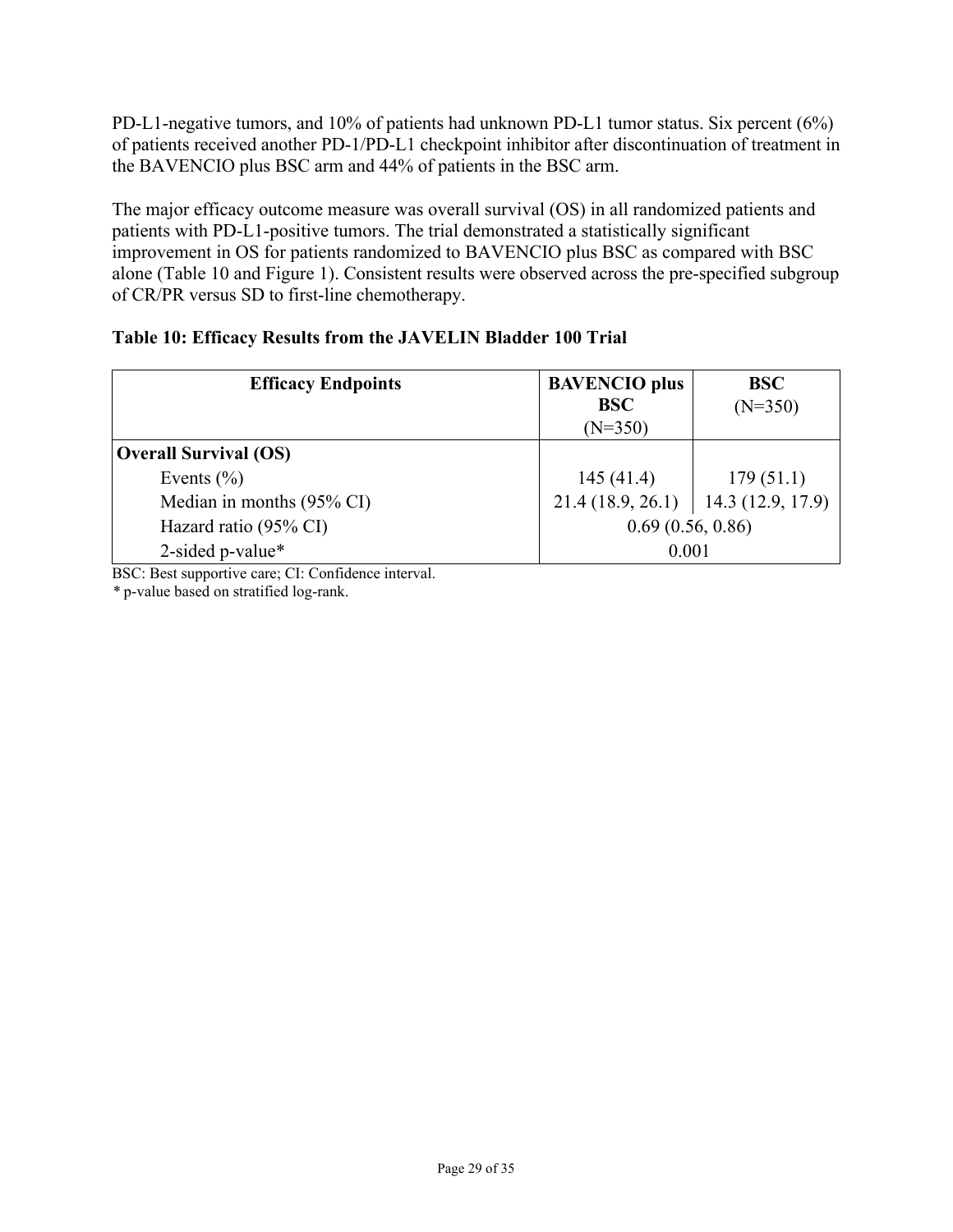

<span id="page-29-0"></span>**Figure 1: K-M Estimates for OS from the JAVELIN Bladder 100 Trial**

In the prespecified endpoint of OS among patients with PD-L1-positive tumors (n=358, 51%), the hazard ratio was 0.56 (95% CI: 0.40, 0.79; 2-sided p-value <0.001) for patients randomized to BAVENCIO plus BSC versus BSC alone. In an exploratory analysis of patients with PD-L1-negative tumors (n=271, 39%), the OS hazard ratio was 0.85 (95% CI: 0.62, 1.18).

## *Previously-Treated Urothelial Carcinoma*

The efficacy and safety of BAVENCIO was demonstrated in the UC cohorts of the JAVELIN Solid Tumor trial, an open-label, single-arm, multi-center study that included 242 patients with locally advanced or metastatic urothelial carcinoma (UC) with disease progression on or after platinum-containing chemotherapy or who had disease progression within 12 months of treatment with a platinum-containing neoadjuvant or adjuvant chemotherapy regimen. Patients with active or history of central nervous system metastasis; other malignancies within the last 5 years; organ transplant; conditions requiring therapeutic immune suppression; or active infection with HIV, hepatitis B, or hepatitis C were excluded. Patients with autoimmune disease, other than type I diabetes, vitiligo, psoriasis, or thyroid disease that did not require immunosuppressive treatment, were excluded. Patients were included regardless of their PD-L1 status.

Patients received BAVENCIO at a dose of 10 mg/kg intravenously every 2 weeks until radiographic or clinical progression or unacceptable toxicity. Tumor response assessments were performed every 6 weeks. Efficacy outcome measures included confirmed overall response rate (ORR), as assessed by an Independent Endpoint Review Committee (IERC) using Response Evaluation Criteria in Solid Tumors (RECIST) v1.1, and duration of response (DOR). Efficacy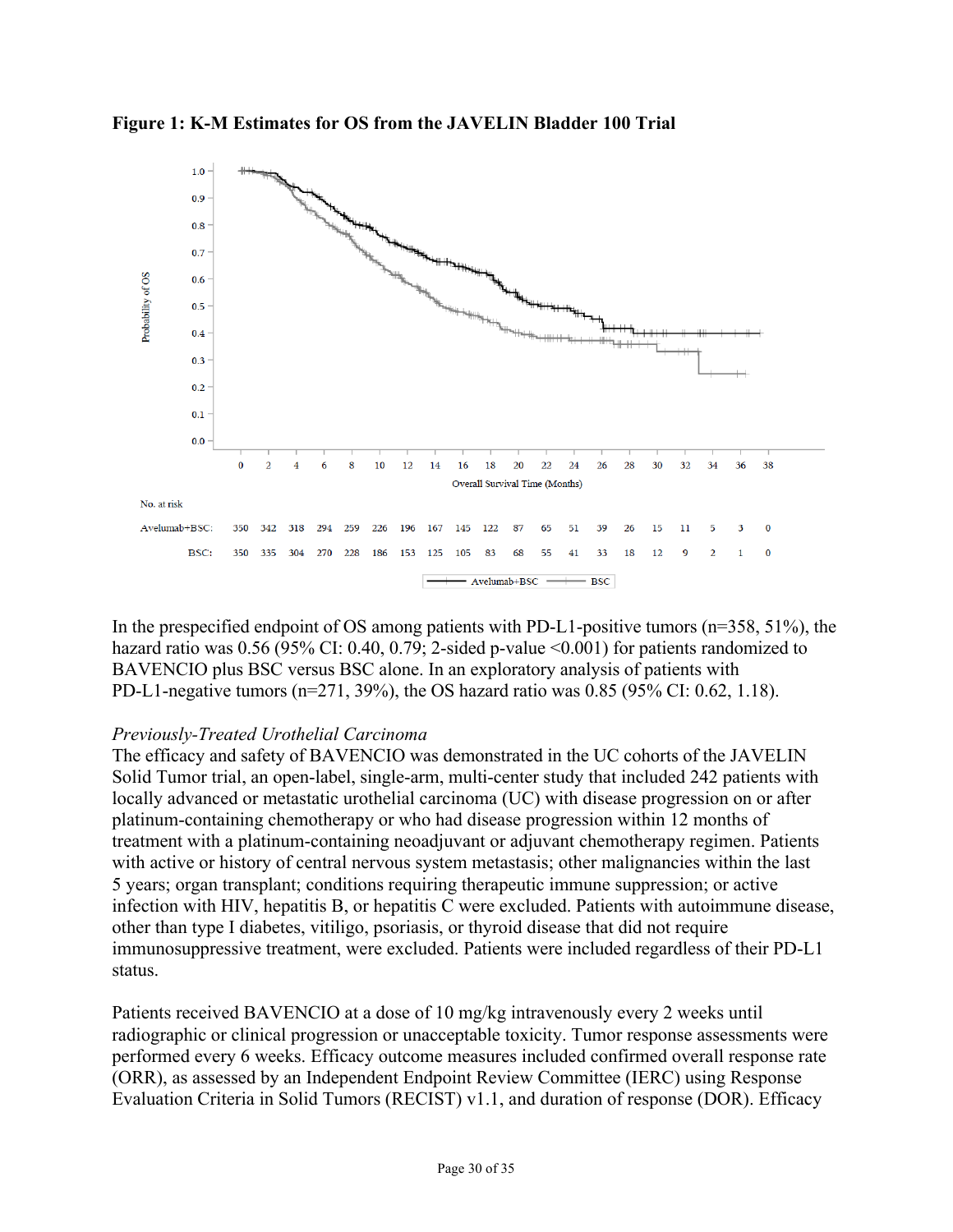was evaluated in patients who were followed for a minimum of both 13 weeks and 6 months at the time of data cut-off.

Baseline demographic and disease characteristics for the 226 patients with a minimum of 13 weeks of follow-up were median age 68 years (range: 30 to 89), 72% male, 80% White, and 34% and 66% of patients had an ECOG performance status 0 and 1, respectively. Forty-four percent of patients had non-bladder urothelial carcinoma including 23% of patients with upper tract disease, and 83% of patients had visceral metastases (baseline target and/or non-target lesions present outside of the lymph nodes). Nine (4%) patients had disease progression following prior platinum-containing neoadjuvant or adjuvant therapy only. Forty-seven percent of patients only received prior cisplatin-based regimens, 32% received only prior carboplatin-based regimens, and 20% received both cisplatin and carboplatin-based regimens. At baseline, 17% of patients had a hemoglobin  $\leq 10$  g/dL and 34% of patients had liver metastases.

Efficacy results are presented in [Table](#page-30-1) 11. The median time to response was 2.0 months (range: 1.3 to 11.0) among patients followed for either > 13 weeks or > 6 months. Using a clinical trial assay to assess PD-L1 staining, with 16% of patients not evaluable, there were no clear differences in response rates based on PD-L1 tumor expression. Among the total 30 responding patients followed for > 13 weeks, 22 patients (73%) had an ongoing response of 6 months or longer and 4 patients (13%) had ongoing responses of 12 months or longer. Among the total 26 responding patients followed for > 6 months, 22 patients (85%) had ongoing responses of 6 months or longer and 4 patients (15%) had ongoing responses of 12 months or longer.

| <b>Efficacy Endpoints</b>                    | $\geq$ 13 Weeks<br><b>Follow-Up</b><br>$(N=226)$ | $\geq 6$ Months<br><b>Follow-Up</b><br>$(N=161)$ |
|----------------------------------------------|--------------------------------------------------|--------------------------------------------------|
| <b>Confirmed Overall Response Rate (ORR)</b> |                                                  |                                                  |
| Overall Response Rate $n$ (%)                | 30 (13.3%)                                       | $26(16.1\%)$                                     |
| $(95\% \text{ CI})$                          | (9.1, 18.4)                                      | (10.8, 22.8)                                     |
| Complete Response $(CR)$ n $(\%)$            | $9(4.0\%)$                                       | $9(5.6\%)$                                       |
| Partial Response (PR) n (%)                  | $21(9.3\%)$                                      | $17(10.6\%)$                                     |
| <b>Duration of Response (DOR)</b>            |                                                  |                                                  |
| Median, months (range)                       | NE $(1.4 +$ to $17.4+)$                          | NE $(1.4 + to 17.4+)$                            |

## <span id="page-30-1"></span>**Table 11: Efficacy Results of the UC Cohorts in the JAVELIN Solid Tumor Trial**

CI: Confidence interval; NE: Not estimable; + denotes a censored value.

### <span id="page-30-0"></span>**14.3 Advanced Renal Cell Carcinoma**

The efficacy and safety of BAVENCIO in combination with axitinib was demonstrated in the JAVELIN Renal 101 trial (NCT02684006), a randomized, multicenter, open-label, study of BAVENCIO in combination with axitinib in 886 patients with untreated advanced RCC regardless of tumor PD-L1 expression [intent-to-treat (ITT) population]. Patients with autoimmune disease or conditions requiring systemic immunosuppression were excluded.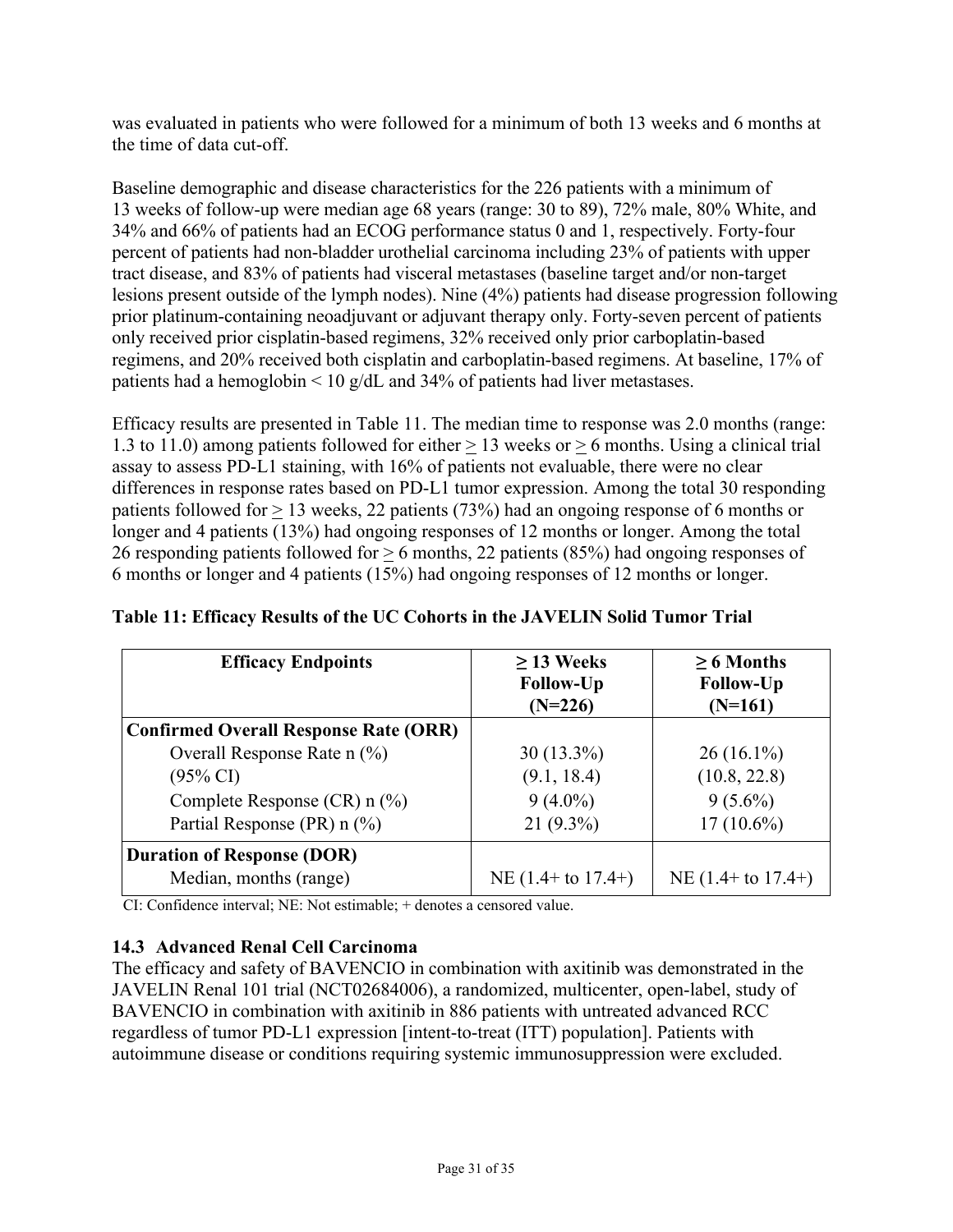Randomization was stratified according to Eastern Cooperative Oncology Group (ECOG) Performance Status (PS) (0 vs. 1) and region (United States vs. Canada/Western Europe vs. the rest of the world). Patients were randomized (1:1) to one of the following treatment arms:

- BAVENCIO 10 mg/kg intravenous infusion every 2 weeks in combination with axitinib 5 mg twice daily orally (N=442). Patients who tolerated axitinib 5 mg twice daily without Grade 2 or greater axitinib-related adverse events for 2 consecutive weeks could increase to 7 mg and then subsequently to 10 mg twice daily. Axitinib could be interrupted or reduced to 3 mg twice daily and subsequently to 2 mg twice daily to manage toxicity.
- Sunitinib 50 mg once daily orally for 4 weeks followed by 2 weeks off (N=444) until radiographic or clinical progression or unacceptable toxicity.

Treatment with BAVENCIO and axitinib continued until RECIST v1.1-defined progression of disease by Blinded Independent Central Review (BICR) assessment or unacceptable toxicity. Administration BAVENCIO and axitinib was permitted beyond RECIST-defined disease progression if the patient was clinically stable and considered to be deriving clinical benefit by the investigator. Assessment of tumor status was performed at baseline, after randomization at 6 weeks, then every 6 weeks thereafter up to 18 months after randomization, and every 12 weeks thereafter until documented confirmed disease progression by BICR.

Baseline characteristics were a median age of 61 years (range: 27 to 88), 38% of patients were 65 years or older, 75% were male, 75% were White, and the ECOG PS was 0 (63%) or 1 (37%), respectively. Patient distribution by International Metastatic Renal Cell Carcinoma Database (IMDC) risk groups was 21% favorable, 62% intermediate, and 16% poor.

The major efficacy outcome measures were progression-free survival (PFS), as assessed by an BICR using RECIST v1.1 and overall survival (OS) in patients with PD-L1-positive tumors using a clinical trial assay (PD-L1 expression level  $\geq$ 1%). Since PFS was statistically significant in patients with PD-L1-positive tumors [HR 0.61 (95% CI: 0.48, 0.79)], it was then tested in the ITT population and a statistically significant improvement in PFS in the ITT population was also demonstrated.

With a median overall survival follow-up of 19 months, overall survival data were immature with 27% deaths in the ITT population.

Efficacy results are presented in [Table](#page-32-0) 12 and [Figure](#page-32-1) 2.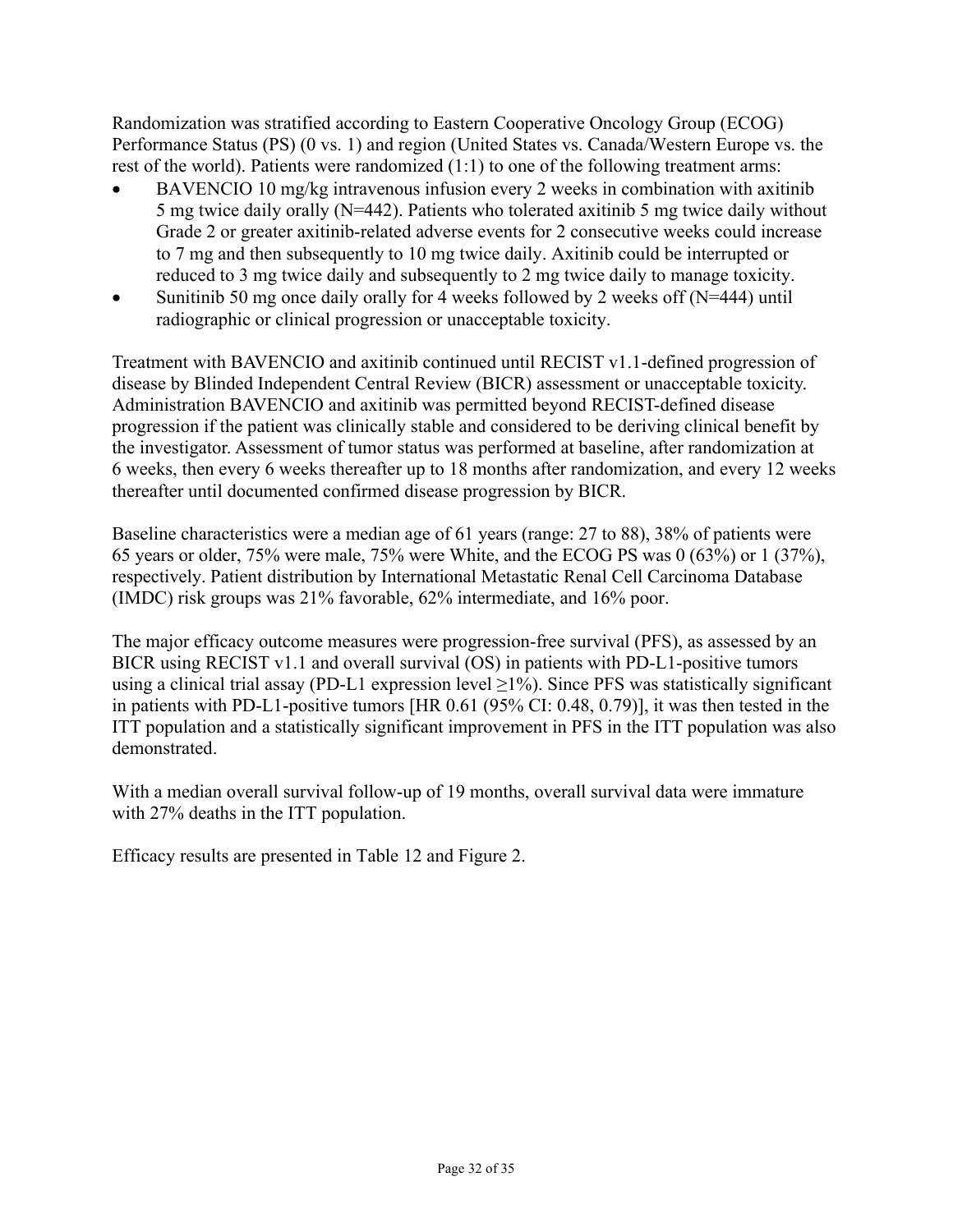| <b>Efficacy Endpoints</b>                      | <b>BAVENCIO</b> plus | <b>Sunitinib</b> |
|------------------------------------------------|----------------------|------------------|
| (Based on BICR Assessment)                     | <b>Axitinib</b>      | $(N=444)$        |
|                                                | $(N=442)$            |                  |
| <b>Progression-Free Survival (PFS)</b>         |                      |                  |
| Events $(\% )$                                 | 180(41)              | 216 (49)         |
| Median in months $(95\% \text{ CI})$           | 13.8(11.1, NE)       | 8.4(6.9, 11.1)   |
| Hazard ratio (95% CI)                          | 0.69(0.56, 0.84)     |                  |
| 2-sided p-value*                               | 0.0002               |                  |
| <b>Confirmed Objective Response Rate (ORR)</b> |                      |                  |
| Objective Response Rate $n$ (%)                | 227(51.4)            | 114(25.7)        |
| $(95\% \text{ CI})$                            | (46.6, 56.1)         | (21.7, 30.0)     |
| Complete Response $(CR)$ n $(\%)$              | 15(3.4)              | 8(1.8)           |
| Partial Response (PR) n (%)                    | 212(48)              | 106(24)          |

## <span id="page-32-0"></span>**Table 12: Efficacy Results from JAVELIN Renal 101 Trial - ITT**

BICR: Blinded Independent Central Review; CI: Confidence interval; NE: Not estimable. *\** p-value based on stratified log-rank.

<span id="page-32-1"></span>

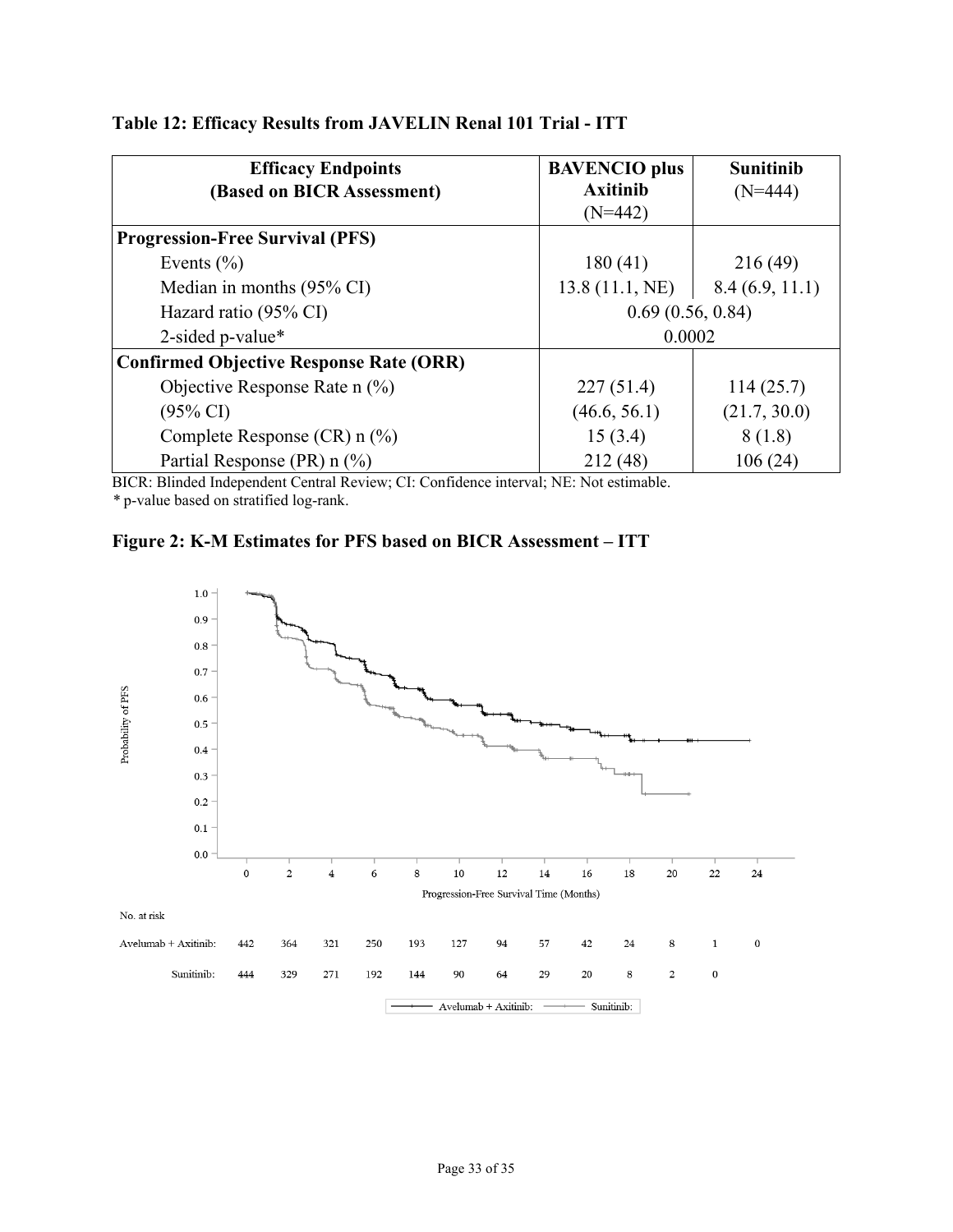## <span id="page-33-1"></span>**16 HOW SUPPLIED/STORAGE AND HANDLING**

BAVENCIO (avelumab) Injection is a sterile, preservative-free, and clear, colorless to slightly yellow solution for intravenous infusion supplied as a single-dose vial of 200 mg/10 mL (20 mg/mL), individually packed into a carton (NDC 44087-3535-1).

Store refrigerated at 36°F to 46°F (2°C to 8°C) in original package to protect from light.

Do not freeze or shake the vial.

The vial stopper is not made with natural rubber latex.

### <span id="page-33-0"></span>**17 PATIENT COUNSELING INFORMATION**

Advise the patient to read the FDA-approved patient labeling (Medication Guide).

#### Immune-Mediated Adverse Reactions

Inform patients of the risk of immune-mediated adverse reactions requiring corticosteroids or hormone replacement therapy, including, but not limited to:

- Pneumonitis: Advise patients to contact their healthcare provider immediately for new or worsening cough, chest pain, or shortness of breath *[\[see Warnings and Precautions \(5.1\)\]](#page-5-0).*
- Colitis: Advise patients to contact their healthcare provider immediately for diarrhea or severe abdominal pain *[\[see Warnings and Precautions \(5.1\)\]](#page-5-0)*.
- Hepatitis: Advise patients to contact their healthcare provider immediately for jaundice, severe nausea or vomiting, pain on the right side of abdomen, lethargy, or easy bruising or bleeding *[\[see Warnings and Precautions \(5.1\)\]](#page-5-0)*.
- Endocrinopathies: Advise patients to contact their healthcare provider immediately for signs or symptoms of adrenal insufficiency, hypothyroidism, hyperthyroidism, and diabetes mellitus *[\[see Warnings and Precautions \(5.1\)\]](#page-5-0)*.
- Nephritis with Renal Dysfunction: Advise patients to contact their healthcare provider immediately for signs or symptoms of nephritis including decreased urine output, blood in urine, swelling in ankles, loss of appetite, and any other symptoms of renal dysfunction *[\[see Warnings and Precautions \(5.1\)\]](#page-5-0)*.
- Dermatologic Adverse Reactions: Advise patients to contact their healthcare provider immediately for signs or symptoms of skin rash, itchy skin, rash with tiny spots and bumps, reddening of skin, blisters or peeling *[\[see Warnings and Precautions \(5.1\)\]](#page-5-0)*.

#### Infusion-Related Reactions

Advise patients to contact their healthcare provider immediately for signs or symptoms of potential infusion-related reactions *[\[see Warnings and Precautions \(5.2\)\]](#page-10-1)*.

#### Complications of Allogeneic HSCT

Advise patients of the risk of post-allogeneic hematopoietic stem cell transplantation complications *[\[see Warnings and Precautions \(5.3\)\]](#page-10-0)*.